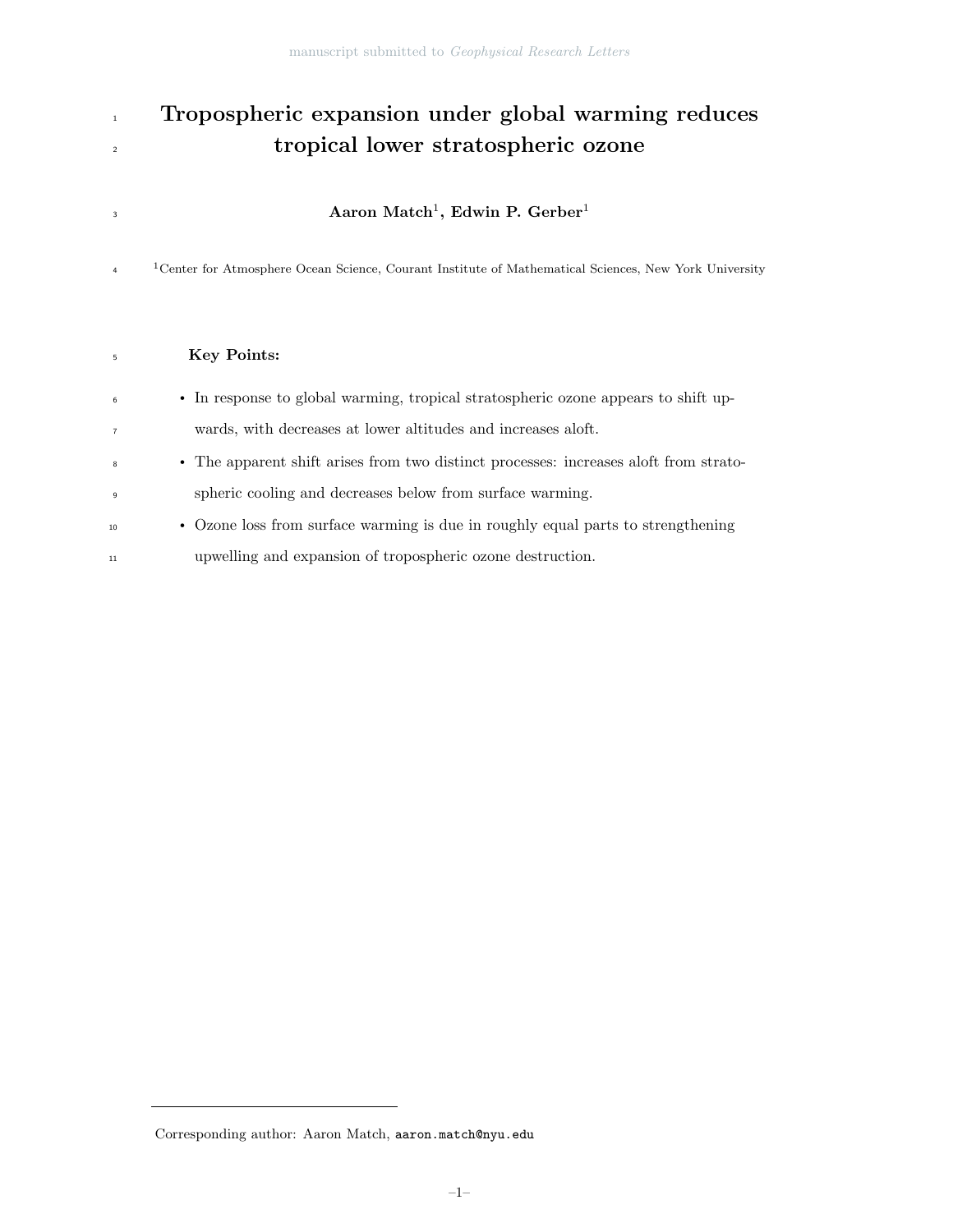### Abstract

 In response to global warming, stratospheric ozone appears to shift upwards, increasing aloft and decreasing below. The decreases have been attributed to strengthening upwelling and reverse self-healing, whereby increased ozone aloft blocks photons from forming ozone below. Separately, the decreases have been attributed to tropospheric expansion shift- ing the ozone layer upwards. Using chemistry-climate model experiments (CMIP6) and an idealized model undergoing Chapman photochemistry, tropospheric destruction of ozone, and transport between a tropical and extratropical column via a leaky tropical pipe, this paper disentangles how ozone responds to global warming. Tropospheric expansion is argued not to shift the ozone upwards but to shift the tropospheric destruction of ozone upwards, "taking a bite" out of the ozone layer then advected upwards. This mechanism contributes roughly half of the ozone reduction. This work cautions that tropospheric expansion can suggest incompatible predictions when applied to different variables, e.g. ozone concentration versus tropospheric destruction rate.

#### Plain Language Summary

 The ozone layer absorbs ultraviolet light otherwise harmful to life. Due to compli- ance with the Montreal Protocol, the ozone layer is generally recovering from depletion. But global warming is predicted to also affect the ozone layer, leading to an apparent upward shift of ozone in the tropics, with increases in the upper stratosphere and de- creases in the lower stratosphere. These decreases in the lower stratosphere have pre- viously been attributed to strengthening of stratospheric upwelling or to an upward shift caused by the expansion of the troposphere under global warming. We draw on elements <sup>34</sup> of these prevailing explanations to quantify a new mechanism, which explains roughly half of the decrease: expansion of the troposphere converts stratospheric air into tropo- spheric air, the low ozone anomalies from which are then transported upwards into the tropical lower stratosphere by the background upwelling.

## 1 Introduction

 Chemistry-climate models robustly predict that, in response to global warming, ozone will increase in the upper stratosphere and decrease in the tropical lower stratosphere (Shepherd, 2008; Chiodo et al., 2018). Figures 1A-C show three such simulated responses  $\frac{42}{42}$  to a quadrupling of  $CO_2$  in chemistry-climate models with interactive ozone chemistry

–2–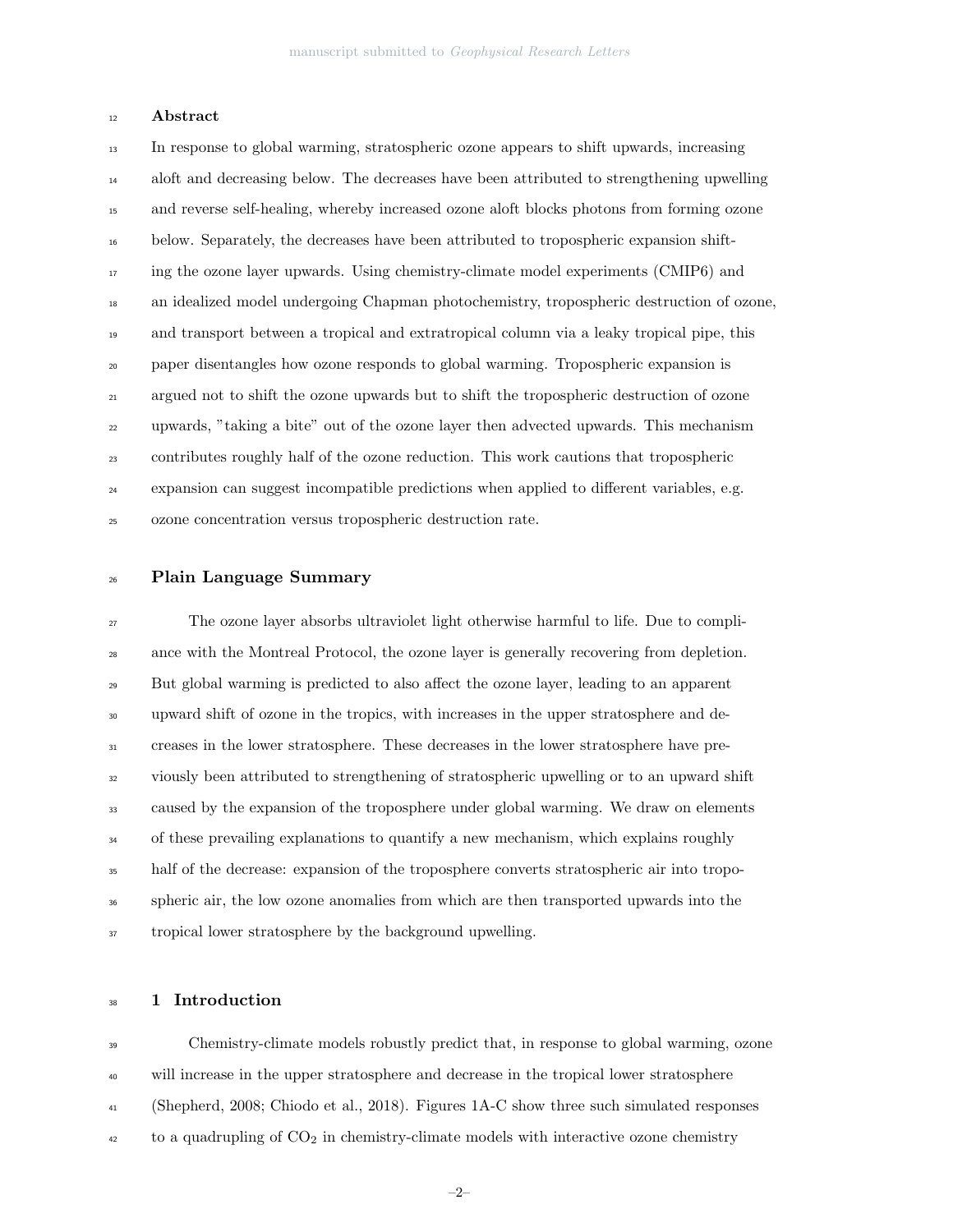contributed to Coupled Model Intercomparison Project Phase 6 (CMIP6). The robust- ness of the simulated decrease in tropical lower stratospheric ozone suggests models may capture consistent mechanisms for the change. Global warming might already be reduc-<sup>46</sup> ing ozone in the tropical lower stratosphere, where the recovery since 2000 due to the Montreal Protocol has been notably absent (Petropavlovskikh et al., 2019).

 There are two prevailing families of explanations for the decrease in tropical lower stratospheric ozone under global warming. A first family of explanations emphasizes strato- spheric processes: the decrease in tropical lower stratospheric ozone is explained to re- sult from (1) the strengthening Brewer-Dobson circulation, which reduces ozone in the tropics by advecting ozone-poor air from below, and (less significantly) (2) "reverse self- healing" due to stratospheric cooling, which increases ozone in the upper stratosphere thereby attenuating the ultraviolet radiation available to form ozone in the tropical lower stratosphere (Groves et al., 1978; Rosenfield & Schoeberl, 2005; Shepherd, 2008; Plum-mer et al., 2010; Chiodo et al., 2018).

 A second family of explanations, in a largely separate body of literature, empha- sizes tropospheric expansion under global warming. As the troposphere deepens with surface warming at roughly 500 m K<sup>-1</sup> (Vallis et al., 2015; Match & Fueglistaler, 2021), vari- ables thermodynamically connected to the troposphere or dynamically connected to the  $\epsilon_1$  tropopause are expected to shift upwards (Singh & O'Gorman, 2012). Ozone has been proposed as one such variable, and ozone trends have been transformed into tropopause- following coordinates on the premise that this would remove the trends from tropospheric expansion (Forster & Tourpali, 2001; Thompson et al., 2021). Figure 1D shows the tropically-65 averaged ozone response to quadrupling of  $CO<sub>2</sub>$  in the CMIP6 experiments (solid curves), overlaid with the change predicted from a 2 km upward shift in the ozone profile (dot- $_{67}$  ted). The prediction from the vertical shift closely matches the actual response.

 That two families of explanations for the ozone response to global warming coex- ist begs for an attempt at unification. Are predictions based on stratospheric processes constrained to agree with those based on tropospheric expansion? For example, the strength- ening of the Brewer-Dobson circulation under global warming can be viewed as an up- ward shift under tropospheric expansion (Oberl¨ander-Hayn et al., 2016). Yet, it is not clear why photochemical processes would shift upwards throughout the stratosphere un-

–3–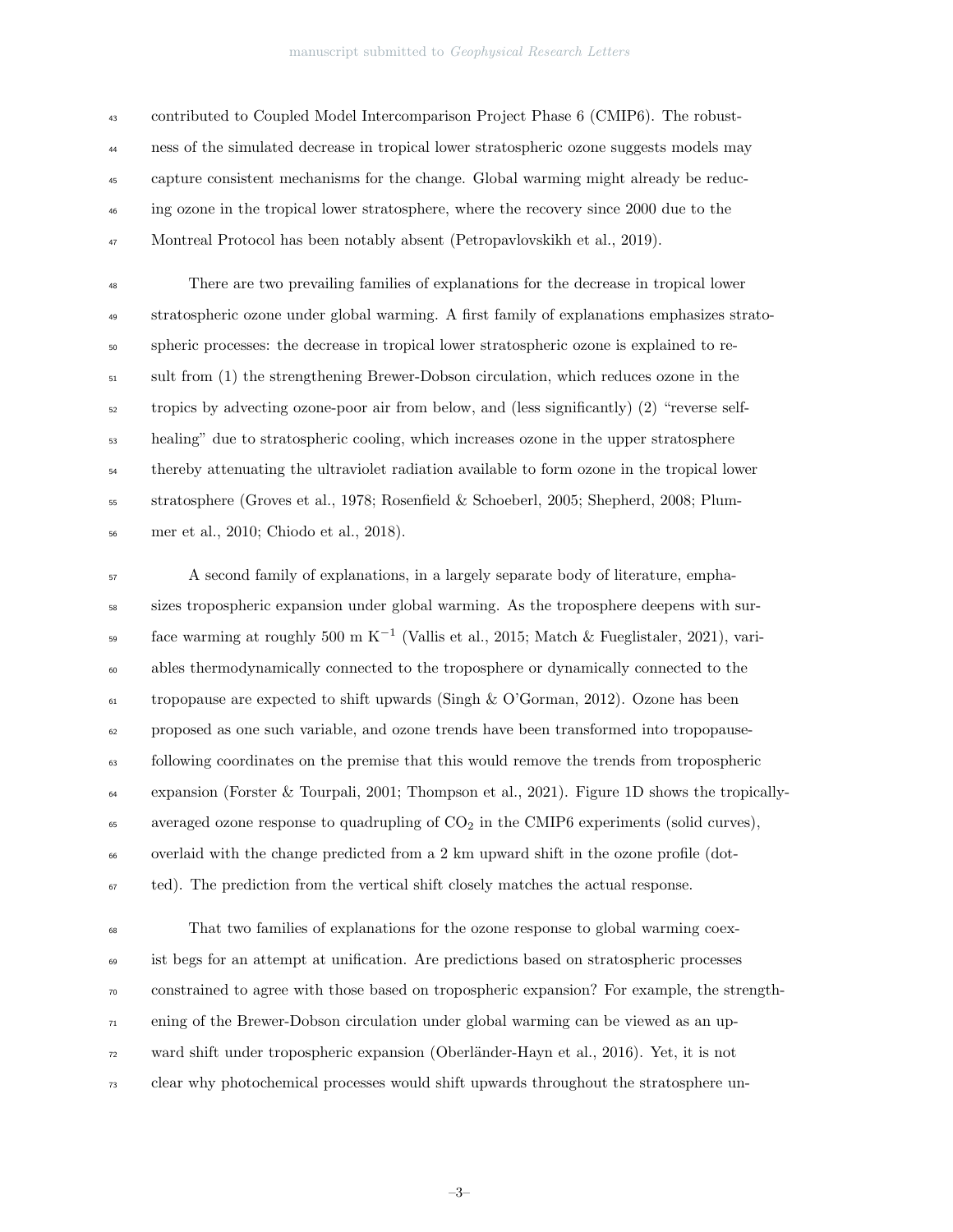der tropospheric expansion, raising the possibility that the agreement between the ozone response and that predicted by the vertical shift is coincidental.

 Attempts to unify these explanations must be able to distinguish the effects of strato- spheric versus tropospheric processes. Past studies have imposed stratospheric cooling without surface warming, isolating the reverse self-healing (Sigmond et al., 2004; Fomichev et al., 2007). They have also analyzed surface warming without stratospheric cooling, yielding combined changes in the Brewer-Dobson circulation and tropopause height. To separate these two effects requires a model that can distinguish the impact of the ris-<sup>82</sup> ing tropopause on ozone chemistry from its impact on the Brewer-Dobson circulation. Coupling Chapman photochemistry to the leaky tropical pipe of Neu and Plumb (1999) <sup>84</sup> allows us to disentangle the proposed mechanisms to explain the gross features of the ozone response to global warming.

 Figure 1E previews our main results, indicating that the idealized model reproduces the coarse shape (decreases below, increases aloft) and magnitudes (anomalies of order  $10^{12}$  molec cm<sup>-3</sup> for a quadrupling of CO<sub>2</sub>) of the comprehensive model response. De- composing the response by term, it is clear that the increases aloft are due to stratospheric cooling (blue curve), consistent with previous work (Isaksen et al., 1980; Jonsson et al., 2004; Sigmond et al., 2004; Fomichev et al., 2007). Roughly half of the reduction in trop-<sup>92</sup> ical lower stratospheric ozone is due to the strengthening Brewer-Dobson circulation (green curve). Roughly the other half of the reduction in tropical lower stratospheric ozone is due to expansion of tropospheric ozone destruction (red curve), which "takes a bite" out of the stratospheric ozone profile, the low ozone anomalies from which are then advected upwards by the background upwelling. This hybrid troposphere/stratosphere process draws on elements from the two prevailing families of explanations, revealing how they can be reformulated to provide a more complete picture of the ozone response. A similar mech- anism has been identified in the annual cycle of ozone as it relates to the annual cycle of convective detrainment rate at different altitudes (Folkins et al., 2006).

#### 101 2 The idealized model

 Our model couples together a tropical and extratropical column, each undergoing Chapman photochemistry, transport via a leaky tropical pipe, and tropospheric ozone destruction. Our goal is to compute the annual, spatial mean ozone concentration in the

–4–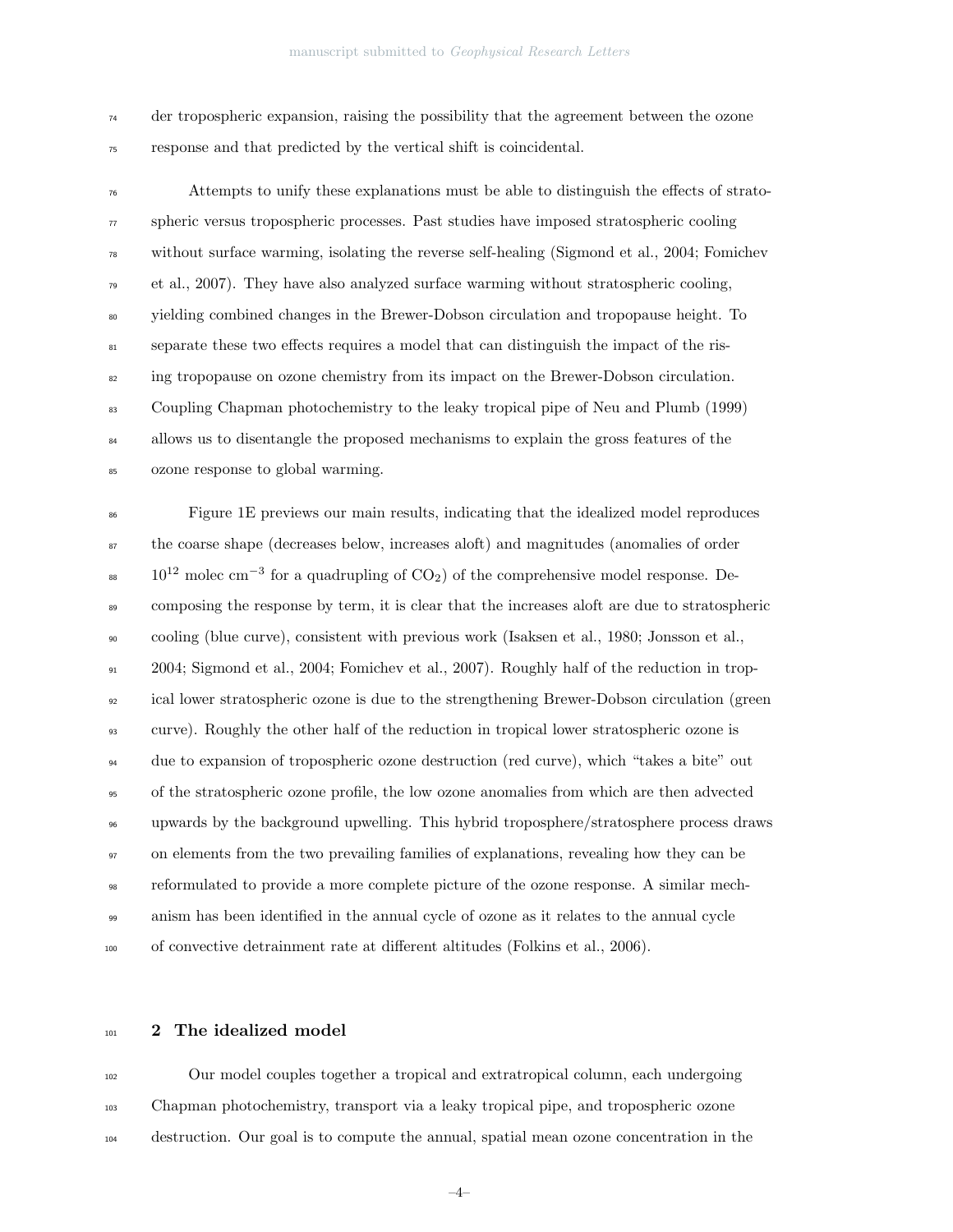tropics  $[O_3]_T$  and the extratropics  $[O_3]_E$ . The prognostic equations for ozone number  $_{106}$  density [units: molec cm<sup>-3</sup>] are as follows:

$$
\frac{\partial [O_3]_i}{\partial t} = \frac{\partial [O_3]_i}{\partial t}\vert_{\text{photochemistry}} + \frac{\partial [O_3]_i}{\partial t}\vert_{\text{transport}} + \frac{\partial [O_3]_i}{\partial t}\vert_{\text{tropospheric destruction}} \tag{1}
$$

107 where subscript i corresponds to tropics  $(T)$  or extratropics  $(E)$ :

## <sup>108</sup> 2.1 Photochemistry

<sup>109</sup> Ozone photochemistry is represented by the paradigmatic Chapman cycle (Chapman, <sup>110</sup> 1930), following the treatment of Jacob (1999). Chapman photochemistry considers the  $111$  evolution of three oxygen species: O, O<sub>2</sub>, and O<sub>3</sub>. The key reactions are:

$$
O_2 + h\nu \to O + O \qquad (\lambda < 240nm) \tag{R1}
$$

$$
O + O_2 + M \to O_3 + M \tag{R2}
$$

$$
O_3 + h\nu \to O_2 + O \qquad (\lambda < 320nm) \qquad (R3)
$$

$$
O_3 + O \to 2O_2 \tag{R4}
$$

 $112$  where M represents third bodies with the number density of air molecules. The rate con- $113$  stants  $k_1$  and  $k_3$  are photolysis rate constants, so must be calculated accounting for radiative transfer. Reaction 2 has temperature-dependent rate constant  $k_2 = k_0^{300} (T/300)^{-n}$ , where  $k_0^{300} = 6.0 * 10^{-34}$  cm<sup>6</sup> molec<sup>-2</sup> s<sup>-1</sup> and n = 2.4. Reaction 4 has temperaturedependent rate constant  $k_4 = A \exp(-E_a/RT)$  with  $A = 8.0 * 10^{-12}$  cm<sup>3</sup> molec<sup>-1</sup> s<sup>-1</sup> 116 117 and  $E_a/R = 2060$  K (Brassuer & Solomon, 2005).

<sup>118</sup> Acknowledging that Reactions 2 and 3 proceed quickly, a slowly-evolving family 119 of odd oxygen can be defined  $(O_x = O + O_3)$  that is dominated by  $O_3$  and evolves as <sup>120</sup> follows:

$$
\frac{\partial [O_3]}{\partial t}|_{\text{photochemistry}} = 2k_1 C_{O_2} n_a - \frac{2k_3 k_4}{k_2 C_{O_2} n_a^2} [O_3]^2 \tag{2}
$$

where  $C_{O_2}$  is the molar fraction of  $O_2$  in air (today, 0.21), and  $n_a(z)$  is the number density of air molecules as a function of height  $\text{[molec cm}^{-3}\text{]}$  (assumed exponentially-decaying 123 with scale height  $H = 7$  km).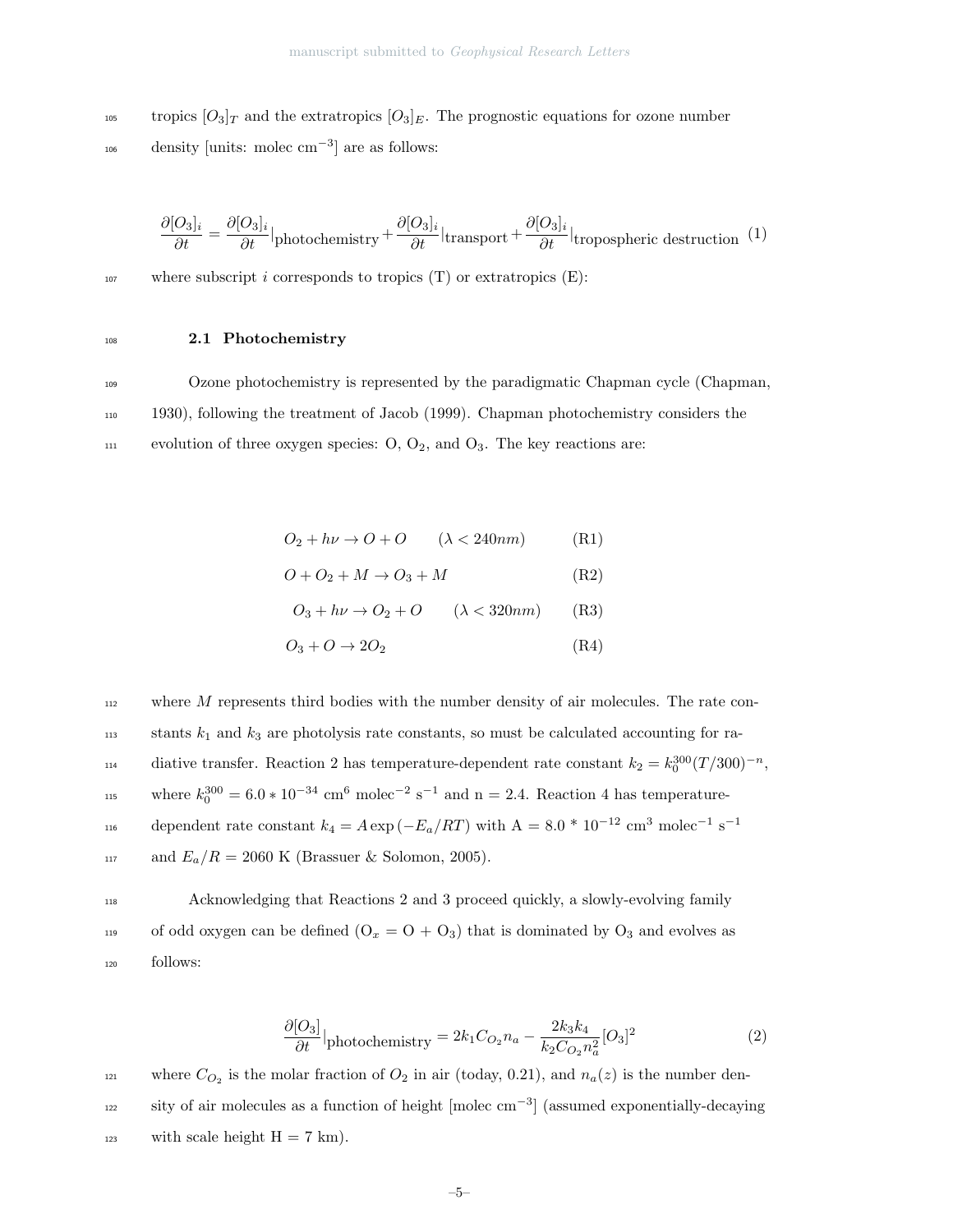<sup>124</sup> The photolysis rate constants  $k_1$  and  $k_3$  depend on the radiation as it interacts with  $1_{25}$  O<sub>2</sub> and O<sub>3</sub>. The photolysis rates are calculated as an integral across all wavelengths of <sup>126</sup> the spectrally-resolved photolysis rate:

$$
k = \int_{\lambda} q(\lambda) \sigma(\lambda) I_{\lambda} d\lambda \tag{3}
$$

127 with wavelength  $\lambda$ , quantum yield q (molecules produced per photon absorbed), absorption coefficient (cm<sup>2</sup> molec<sup>-1</sup>), and actinic flux density with respect to wavelength  $I_{\lambda}$  $_{129}$  (photons cm<sup>-2</sup> s<sup>-1</sup> nm<sup>-1</sup>). The actinic flux is a radiative quantity that depends on the <sup>130</sup> absorption (and scattering) aloft:

$$
I_{\lambda}(z) = I_{\lambda,\infty} \exp(-\frac{\tau_{\lambda}(z)}{\cos \theta})
$$
\n(4)

131 where  $\tau_{\lambda}$  is the wavelength-dependent optical depth resulting from absorption by chemical species aloft and  $\theta$  is the solar zenith angle. We consider overhead sun in the tropics  $(\theta = 0^{\circ})$  and low sun in the extratropics  $(\theta = 60^{\circ})$ . Only absorption by  $O_2$  and  $134$  O<sub>3</sub> is considered:

$$
\tau_{\lambda}(z) = \int_{z}^{\infty} (\sigma_{O_2}(\lambda)[O_2] + \sigma_{O_3}(\lambda)[O_3])dz'
$$
\n(5)

 Analytical solutions of the equilibrium ozone profile do not exist for Chapman pho- tochemistry because the radiation that forms ozone is a function of the ozone profile it- self. The ozone equilibrium is found numerically, accounting also for transport and tro-pospheric destruction.

#### <sup>139</sup> 2.2 Tropospheric Destruction

<sup>140</sup> The troposphere is represented as a region of fast destruction of ozone through chem-<sup>141</sup> ical sinks or dry deposition (e.g. Wild, 2007).

$$
\frac{\partial [O_3]_i}{\partial t}|_{\text{tropospheric destruction}} = -\frac{[O_3]_i}{\tau_i(z)}
$$
(6)

<sup>142</sup> where the ozone number density relaxes exponentially towards zero with damping rate  $\tau(z)$ . Our results herein consider  $\tau(z)$  approaching infinity in the troposphere and zero <sup>144</sup> in the stratosphere, so that tropospheric destruction instantaneously destroys tropospheric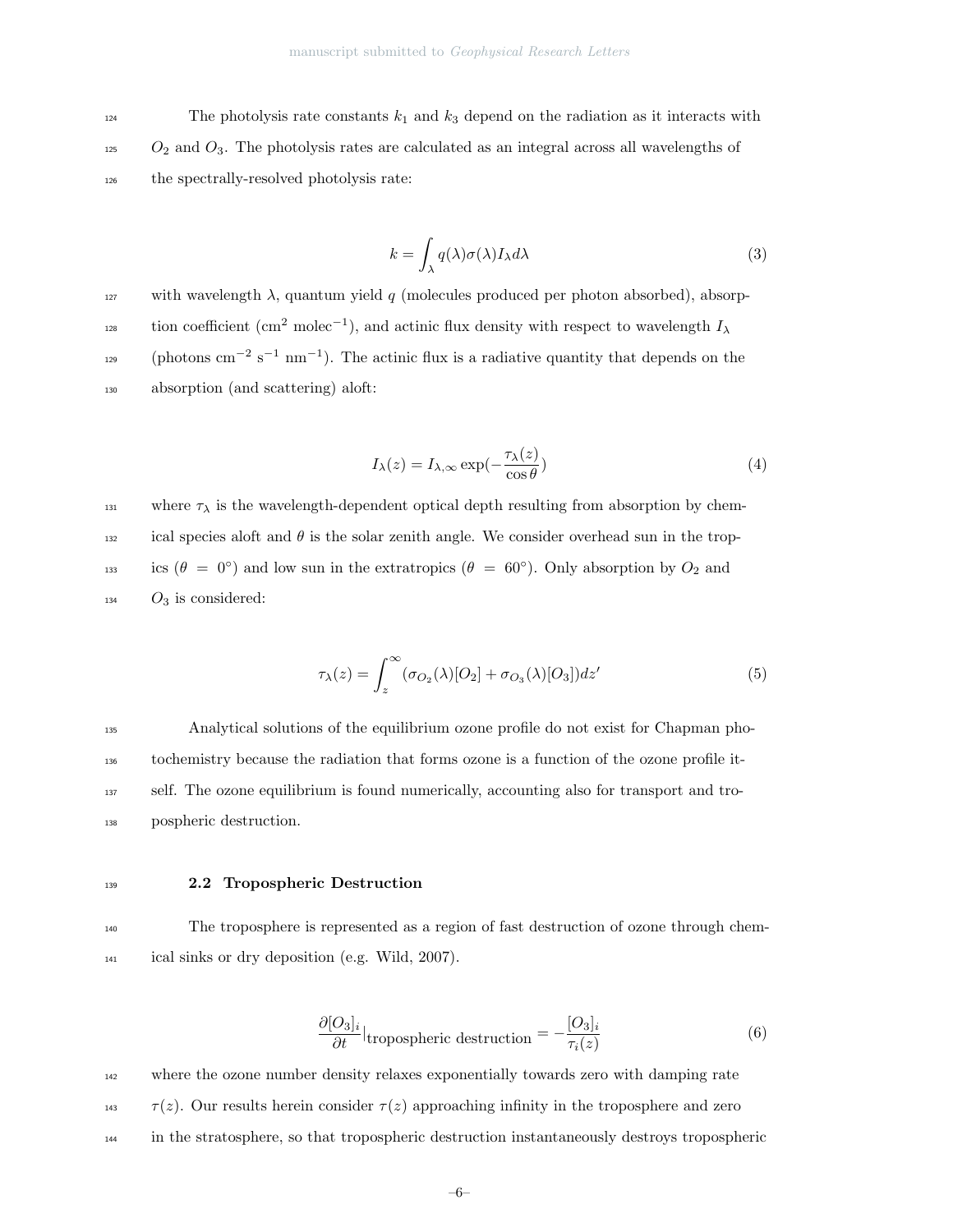<sup>145</sup> ozone. For the control climatology, the tropical tropopause is set at 16 km and the ex-<sup>146</sup> tratropical tropopause at 10 km.

#### <sup>147</sup> 2.3 Transport

 Ozone is transported between the tropics and extratropics by advection and mix- ing, a leaky tropical pipe (Plumb, 1996; Neu & Plumb, 1999) following the treatment of Stolarski et al. (2014). The mass flux divergence of the upwelling in the tropics trans- ports ozone to the extratropics. The tropics and extratropics are laterally mixed on a  $_{152}$  timescale  $\mu$ .

$$
\frac{\partial [O_3]_T}{\partial t}|_{\text{transport}} = -w n_a \frac{\partial}{\partial z} \left(\frac{[O_3]_T}{n_a}\right) - \mu ([O_3]_T - [O_3]_E) \tag{7}
$$

$$
\frac{\partial [O_3]_E}{\partial t}|_{\text{transport}} = w n_a \frac{\partial}{\partial z} (\frac{[O_3]_E}{n_a}) + (D + \mu)([O_3]_T - [O_3]_E) \tag{8}
$$

where w is the rate of upwelling/downwelling (units: m s<sup>-1</sup>), and  $\mu$  is the lateral mix- $\text{ing rate between the tropics and extratropics (units: } s^{-1}).$ 

$$
D = -e^{z/H} \frac{\partial}{\partial z} (we^{-z/H})
$$
\n(9)

where D is the mass flux divergence of the tropical upwelling (units:  $s^{-1}$ ).

#### <sup>156</sup> 2.4 Model set-up and parameters

 The idealized shortwave radiative transfer and photolysis rates are solved on a wave- length grid with 151 discretized wavelengths ranging from 180 nm to 360 nm. The de- fault temperature is taken to be uniformly 240 K. Molecular oxygen absorption coeffi-<sup>160</sup> cients ( $\sigma_{O_2}$ ) are taken from Ackerman (1971) and ozone absorption coefficients ( $\sigma_{O_3}$ ) from Demore et al. (1997). Solar actinic flux is calculated from the Solar Spectral Irradiance Climate Data Record (Coddington et al., 2015), averaged from 01-01-2020 to 02-04-2021. Spectrally-resolved parameters are linearly interpolated to the wavelength grid.

- <sup>164</sup> The vertical dimension is discretized into 81 vertical levels separated by 500 me-<sup>165</sup> ters from 0 to 40 km. The timestep is 10,000 seconds, and the model is run to approx-
- <sup>166</sup> imate equilibrium for 50,000 time steps (roughly 15 years).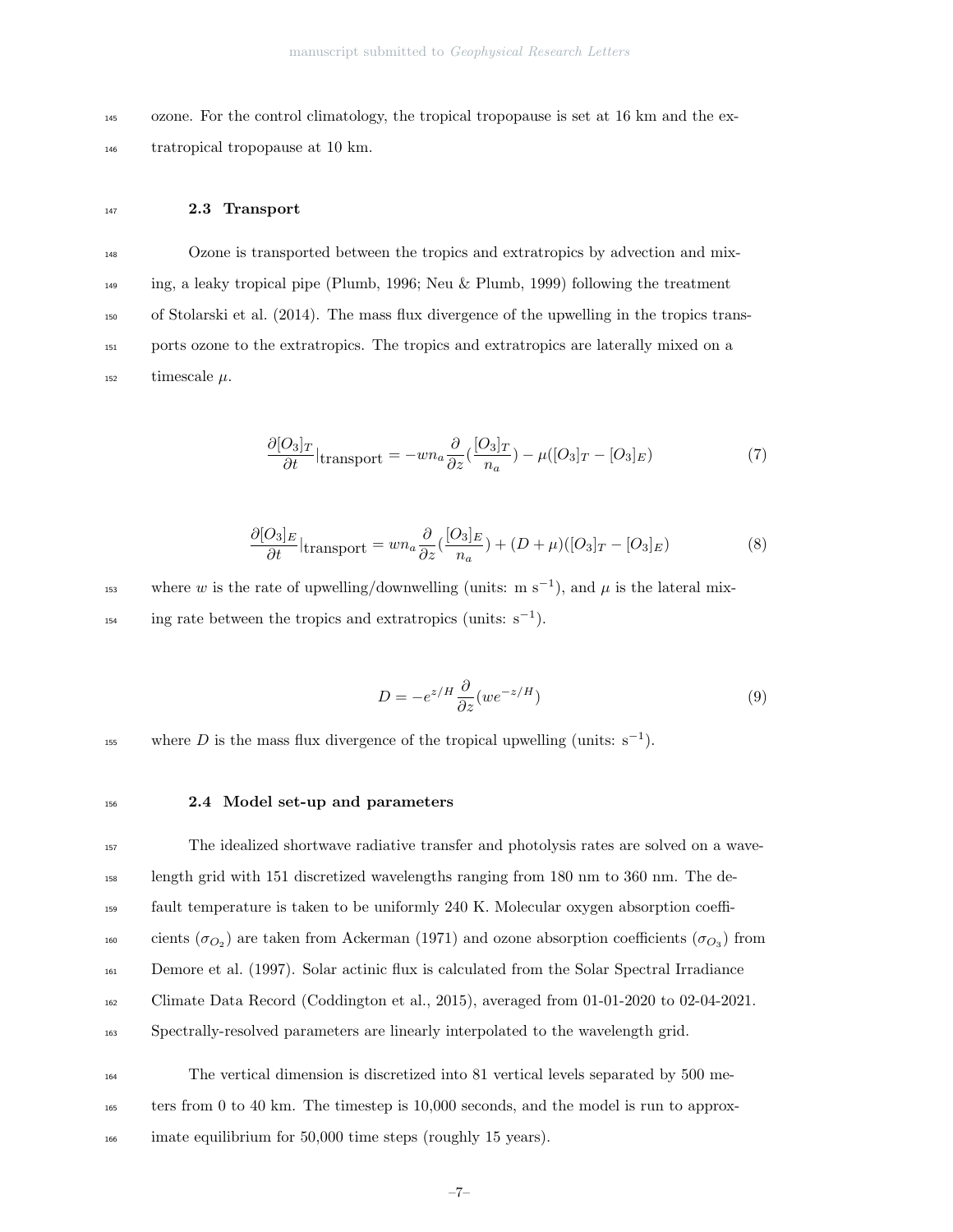Chapman photochemistry is known to simulate roughly double the observed ozone concentration, due to neglected catalytic destruction from NOx and HOx (Jacob, 1999). Incorporating catalytic chemistry can increase the number of chemical reactions by an order of magnitude (Crutzen, 1971), yet these reactions are not required to explain leading- order aspects of the ozone response to global warming. By neglecting catalytic chem- istry, our idealized model trades off the quantitative accuracy of more complex models in order to distill the mechanisms essential to the ozone response to global warming.

#### 174 3 CMIP6 models

 Our idealized model of Chapman photochemistry will be compared to various ex- periments with global chemistry-climate models that have interactive stratospheric ozone <sub>177</sub> chemistry contributed to the Coupled Model Intercomparison Project Phase 6 (CMIP6) (Eyring et al., 2016). The full ozone response to quadrupled  $CO<sub>2</sub>$  concentrations, includ- ing internally-consistent representations of stratospheric cooling, strengthening Brewer- Dobson circulation, and expansion of tropospheric destruction, is examined by compar- ing the final 100 years of the abrupt-4xCO2 experiments to the piControl experiment. Similar results were presented in Chiodo et al. (2018). For that comparison, we exam-ine CESM2-WACCM-FV2, CNRM-ESM2-1, and MRI-ESM2-0, as shown in Figure 1.

 This paper provides the first intermodel comparison isolating the effects of strato- spheric cooling and surface warming on stratospheric ozone. The effects of stratospheric cooling are isolated by evaluating the ozone response to quadrupled  $CO<sub>2</sub>$  at prescribed pre-industrial sea surface temperature (piClim-4xCO2 minus piControl). The piClim- 4xCO2 experiments were conducted as part of the Radiative Forcing Model Intercom- parison Project (RFMIP) (Pincus et al., 2016), and we analyze CNRM-ESM2-1, GFDL- ESM4, MRI-ESM2-0, and UKESM1-0-LL. The effects of surface warming are isolated by evaluating the ozone response to an increase in prescribed sea surface temperatures of 4 K within historical simulations (amip-p4K minus amip). The amip-p4K experiments were conducted as part of the Cloud Feedback Model Intercomparison Project (Webb et al., 2017), and we analyze CNRM-CM6-1, E3SM-1-0, and MRI-ESM2-0.

#### 4 Results

 Our goal is to understand what drives the reductions in tropical lower stratospheric ozone under global warming. We decompose the ozone response to  $CO<sub>2</sub>$  forcing mech-

–8–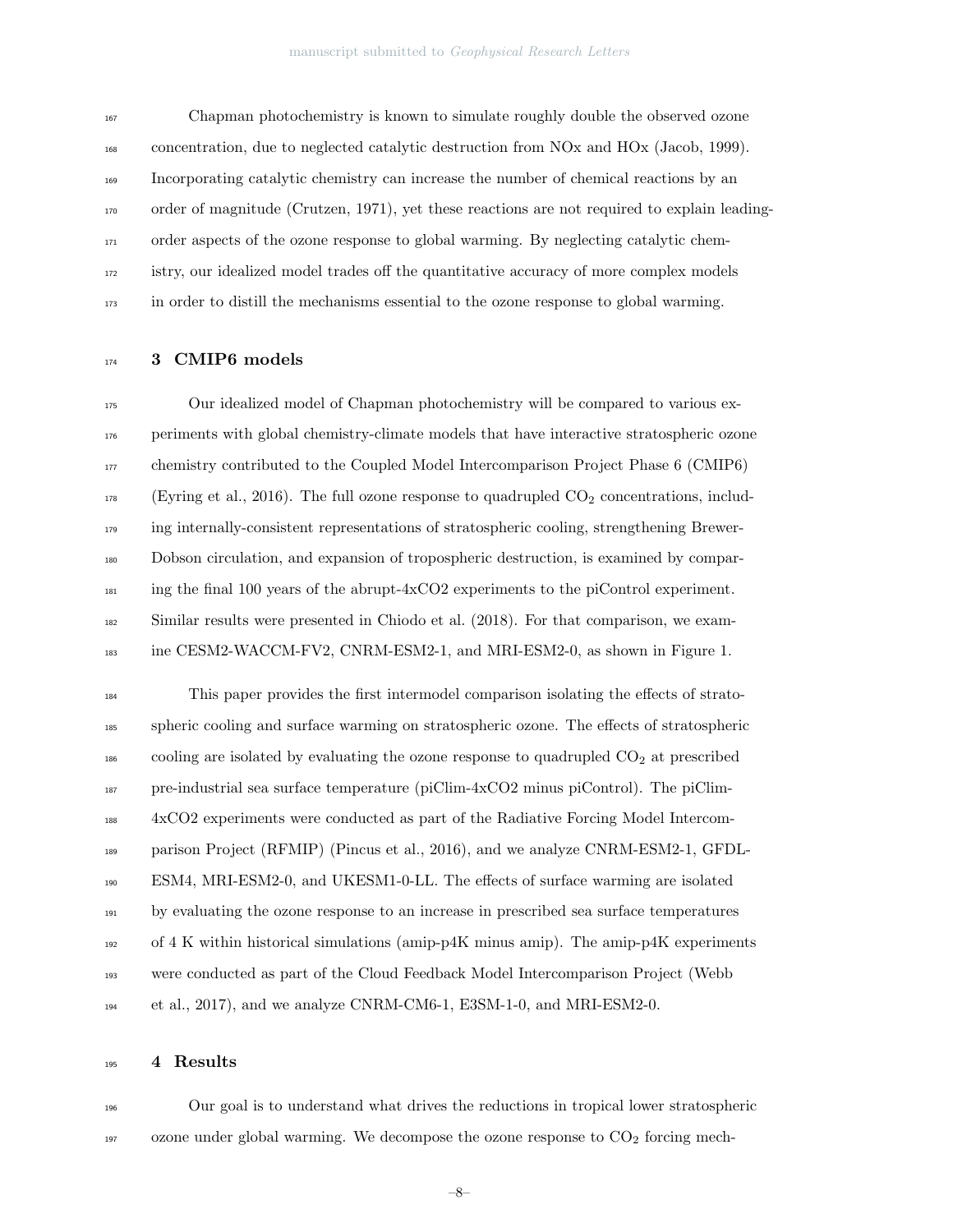anistically into separate responses to stratospheric cooling, strengthening of the Brewer- Dobson circulation, and expansion of tropospheric ozone destruction. Our decomposi- tion is performed using the idealized model, but our confidence is boosted by compar- ing to relevant CMIP6 experiments. A key result, shown in Figure 1E is that the response to all components is quite linear, even at the level of quadrupling  $CO<sub>2</sub>$ , justifying our reductive approach.

## 4.1 Stratospheric cooling

 Stratospheric cooling can increase ozone by quickening Reaction 2, which partitions odd oxygen even more in favor of ozone, thereby slowing ozone loss from Reaction 4 (Groves et al., 1978; Jonsson et al., 2004). Reaction 4 is also directly slowed at decreasing tem- perature. The effect of stratospheric cooling on ozone in CMIP6 is isolated by compar- $\text{209}$  ing piControl experiments with the piClim-4xCO2 experiments, in which CO<sub>2</sub> is quadru- pled at prescribed pre-industrial sea surface temperatures (Fig. 2A-E). Stratospheric cooling increases tropical ozone above 25 km, robustly leading to increases of roughly  $5*10^{11}$   $_{212}$  molec cm<sup>-3</sup> at 30 km. Although stratospheric cooling extends down to 20 km in the trop- ics, ozone is actually reduced in the lower stratosphere, due to reverse self-healing, whereby the anomalously increased ozone aloft absorbs ultraviolet photons that would have oth- erwise formed odd oxygen in the lower stratosphere. The simulated reductions due to reverse self-healing are not as robust as the increases due to stratospheric cooling aloft.

 In response to a uniform cooling of 10 K, the idealized model reproduces the ozone increases in the upper stratosphere and reverse self-healing in the lower stratosphere (Fig- ure 2F). The idealized response to stratospheric cooling agrees with comprehensive models on the order of magnitude ( $10^{12}$  molec cm<sup>-3</sup>), although the exact magnitudes are over- estimated. The altitude at which increases transition to decreases occurs around 30 km in the idealized model but around 25 km in the comprehensive models. Interestingly, re- verse self-healing seems to vanish in the lowermost stratosphere, although this feature should not be taken literally given that realistic stratospheric cooling does not extend much below 20 km.

 The ozone reductions in the tropical lower stratosphere are about an order of mag-nitude smaller in the stratospheric cooling experiments than in the total response to quadru-

–9–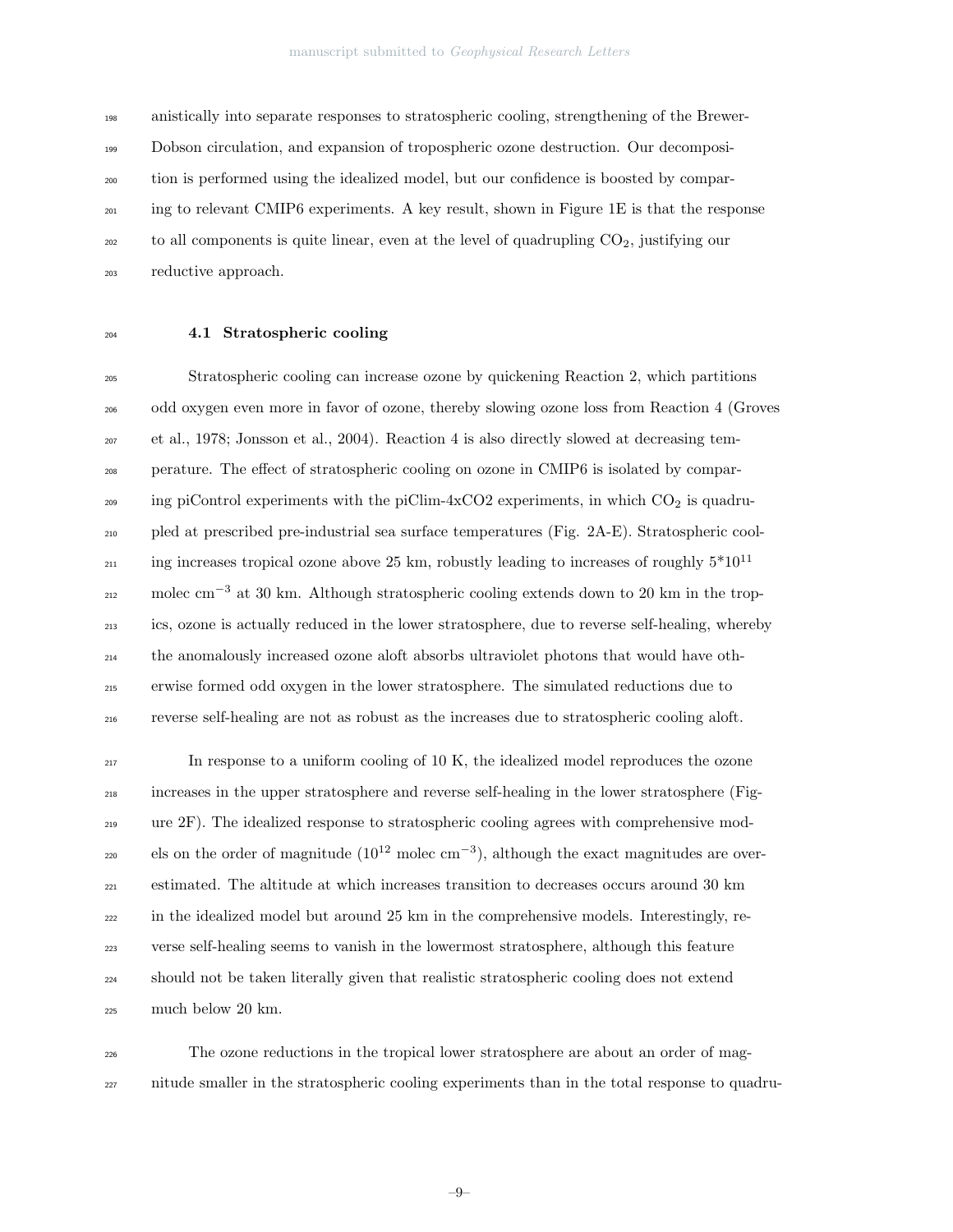$_{228}$  pled CO<sub>2</sub> (Figure 2E vs. 1D). Thus, stratospheric cooling is only a minor contributor to tropical lower stratospheric ozone reductions.

## 4.2 Disentangling the strengthening of the Brewer-Dobson circulation from expansion of tropospheric destruction

 Stratospheric cooling cannot explain the large reductions in tropical lower strato- spheric ozone, thereby implicating surface warming. The two competing families of ex- planations for how surface warming reduces ozone in the tropical lower stratosphere are that it strengthens the Brewer-Dobson circulation or that it shifts the ozone upwards due to tropospheric expansion. We draw on both families by showing that the strength- ening Brewer-Dobson circulation explains about half the response, with the other half explained by an upward shift in the tropospheric destruction of ozone, which predicts a different response than an upward shift of ozone itself.

 In CMIP6, the effects of surface warming on ozone are analyzed by comparing amip- p4K experiments with amip experiments. The amip experiments are driven by realis- tic boundary conditions over the historical period, to which the amip-p4K experiments prescribe 4 K increases in sea surface temperatures. Figure 3A-D shows that in response to the surface warming of 4 K, ozone is reduced in the tropical lower stratosphere, with peak reductions around 20 km extending upwards with diminishing magnitude above 25 km.

 The gross features of this response can be explained using the idealized model of <sup>248</sup> the ozone response to global warming. Figure 3E shows the response of the idealized model to a uniform strengthening of the Brewer-Dobson circulation of 0.1 mm s<sup>-1</sup> (green curve),  $_{250}$  which corresponds to a 2 km upward shift of the vertical mass flux profile (Oberländer- Hayn et al., 2016). Upwelling induces large ozone anomalies in the lower stratosphere, where transport is fast compared to photochemical recovery timescales (years around 23 km and months around 28 km) (Dutsch, 1968; Jacob, 1999). Upwelling barely perturbs ozone in the upper stratosphere, where transport is slow compared to photochemical re-covery timescales (weeks around 33 km and days around 38 km).

 Expansion of tropospheric ozone destruction plays a key role, too, as shown by the red curve in Figure 3E. Mechanistically, expansion of tropospheric ozone destruction de-stroys ozone by transforming stratospheric air into tropospheric air with a shorter ozone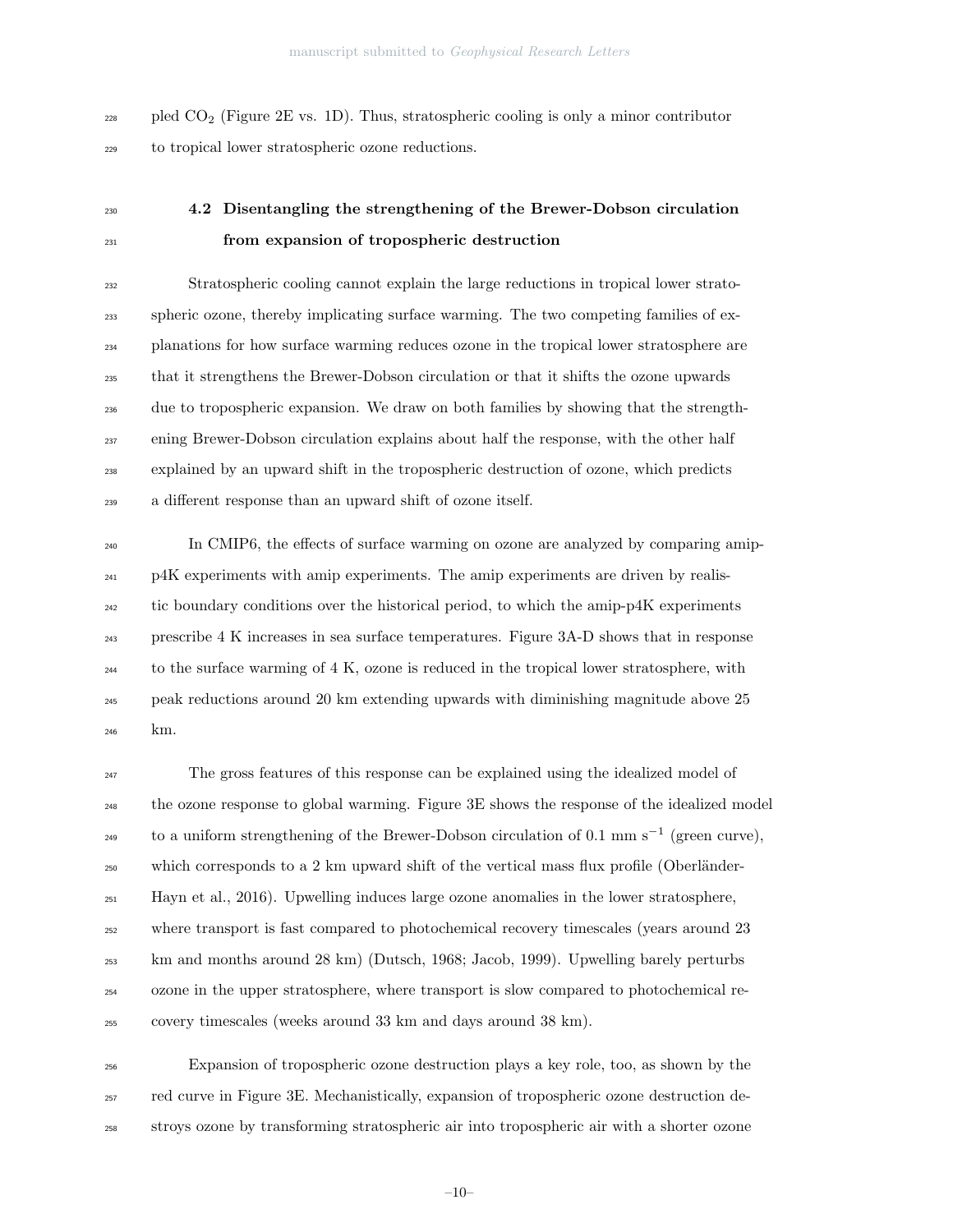#### manuscript submitted to Geophysical Research Letters

 lifetime, i.e. "taking a bite" out of the stratosphere. The anomalies from the bite are then advected upwards by the background upwelling into regions where photochemical equi- librium is eventually re-established. Figure 4 illustrates this two-step (bite then advect) mechanism. The idealized model suggests that the effects of strengthening of the Brewer- Dobson circulation and expansion of tropospheric ozone destruction are remarkably lin-ear, even with the perturbation corresponding to a 2 km upward shift of the tropopause.

 There are some notable quantitative differences between the idealized model and the chemistry-climate model response. In the idealized model, the reductions in ozone are overestimated by roughly a factor of two, and they extend upwards to 35 km, ver- sus roughly to 30 km in the CMIP6 models. Despite these caveats, the idealized model demonstrates that the newly identified mechanism of expansion of tropospheric ozone destruction contributes at leading order to tropical lower stratospheric ozone reductions under global warming. In the simulations analyzed herein, strengthening Brewer-Dobson circulation and the expansion of tropospheric ozone destruction contribute equally to to- tal column ozone loss (i.e. in Figure 3E, the integrals of the red and green curves are al-most identical).

#### 4.3 Revisiting the vertical shift of the ozone profile

 Previous studies have suggested that tropospheric expansion under global warm- $_{277}$  ing shifts the ozone profile upwards (Forster & Tourpali, 2001; Thompson et al., 2021). 278 Indeed, the ozone response to quadrupling of  $CO<sub>2</sub>$  strongly resembles a vertical shift (Fig- ure 1D). But, when the role of tropospheric expansion is isolated in Figure 3D, it becomes clear that any vertical shift from tropospheric expansion does not extend above 25 km. It appears to be coincidental that stratospheric cooling increases ozone by an amount matching the prediction from a vertical shift (in Figure 1D).

 The ozone response well below 25 km seems theoretically relatable to a vertical shift. By construction in the idealized model, expansion of tropospheric destruction of ozone <sup>285</sup> induces a vertical shift in the ozone *below* the tropopause. If upwelling is sufficiently strong above the tropopause, then there forms a region of ozone depressed below its photochem- ical equilibrium above the tropopause, the structure of which could move upwards along with the tropopause. This region is not very deep, as shown in Figure 3E by the disagree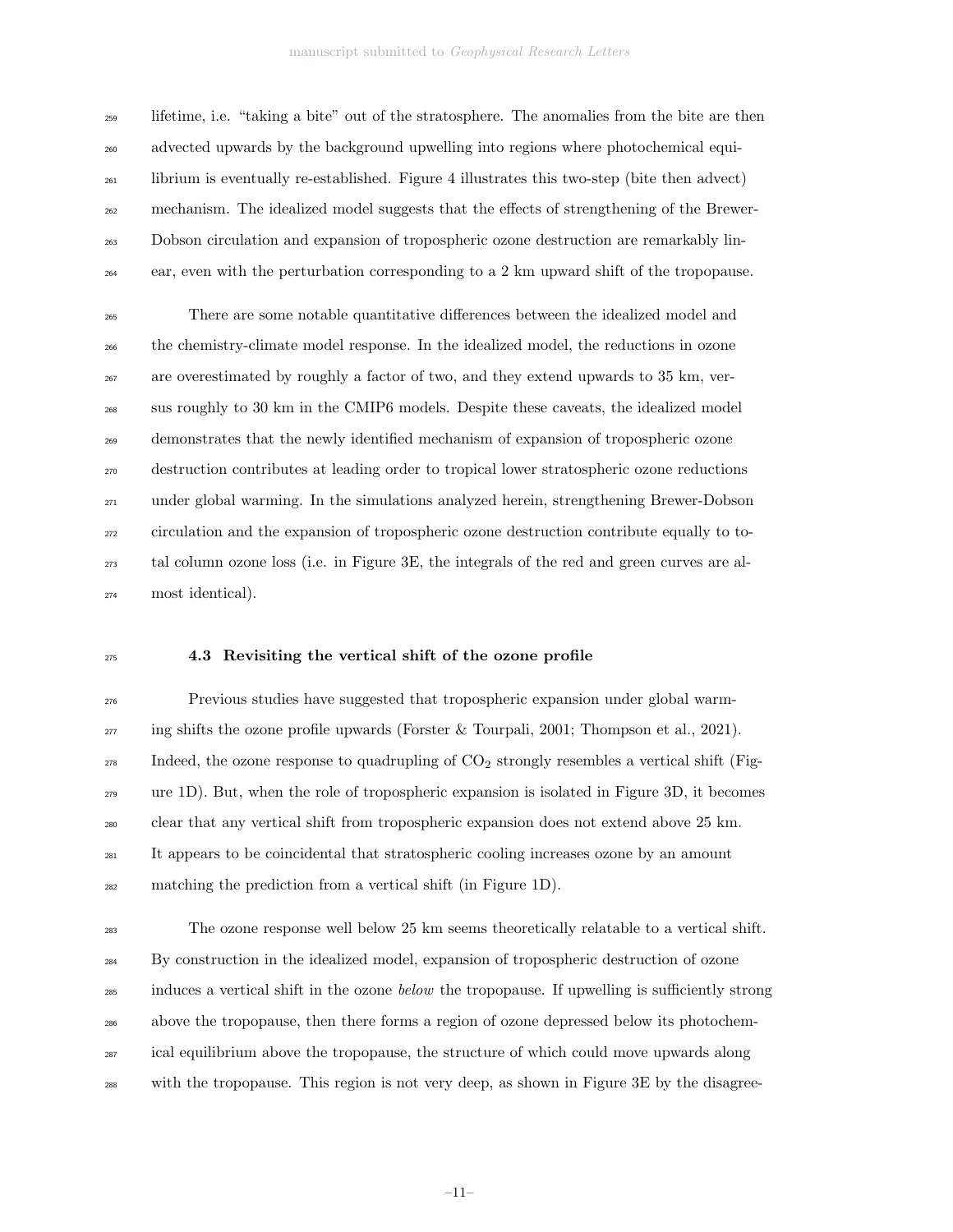ment within a few kilometers above the tropopause of the ozone anomalies predicted from tropospheric expansion (red) versus those predicted by a vertical shift (dotted).

## <sup>291</sup> 5 Rejecting a naive hypothesis of tropospheric expansion

 Tropospheric expansion might be hoped to support the naive hypothesis that all variables shift upwards under global warming. Indeed, variables in disparate regions and dynamical regimes appear to shift upwards under global warming, including cloud and microphysical quantities (Tompkins & Craig, 1999), static stability (Kushner et al., 2001), transient kinetic energy and momentum flux (Lorenz & DeWeaver, 2007), relative hu- $_{297}$  midity (Sherwood et al., 2010), the Brewer-Dobson circulation (Oberländer-Hayn et al.,  $_{298}$  2016), and QBO amplitude (Match & Fueglistaler, 2021).

 Yet, past work has noted some caveats that would limit a naive tropospheric ex- pansion hypothesis. For example, Sherwood et al. (2010) reported that the tropospheric expansion hypothesis underestimates relative humidity changes in certain regions that are controlled by distant last points of saturation. Singh and O'Gorman (2012) argued that, in theory, temperature and pressure velocity should not only be shifted, but also rescaled. Our work emphasizes that the naive hypothesis of tropospheric expansion can lead to incompatible predictions when applied to two variables that cannot both shift upwards in a dynamically consistent way. In the idealized ozone model, an upward shift of the tropospheric destruction rate of ozone is incompatible with an upward shift of the ozone profile itself.

 Therefore, the naive hypothesis must be rejected in favor of a more cautious ap- proach: tropospheric expansion should be justified by the internal dynamics of the vari- able of interest as it responds to global warming. For ozone dynamics, tropospheric ex- pansion should be applied to the tropospheric destruction rate of ozone, not to the ozone profile itself.

## 314 6 Conclusions

 In response to CO<sup>2</sup> forcing, tropical stratospheric ozone appears to shift upwards, with decreases in the lower stratosphere and increases aloft. There are two co-existing families of explanations for the ozone reduction in the tropical lower stratosphere. The first attributes the decrease to a strengthening Brewer-Dobson circulation and (to a lesser

–12–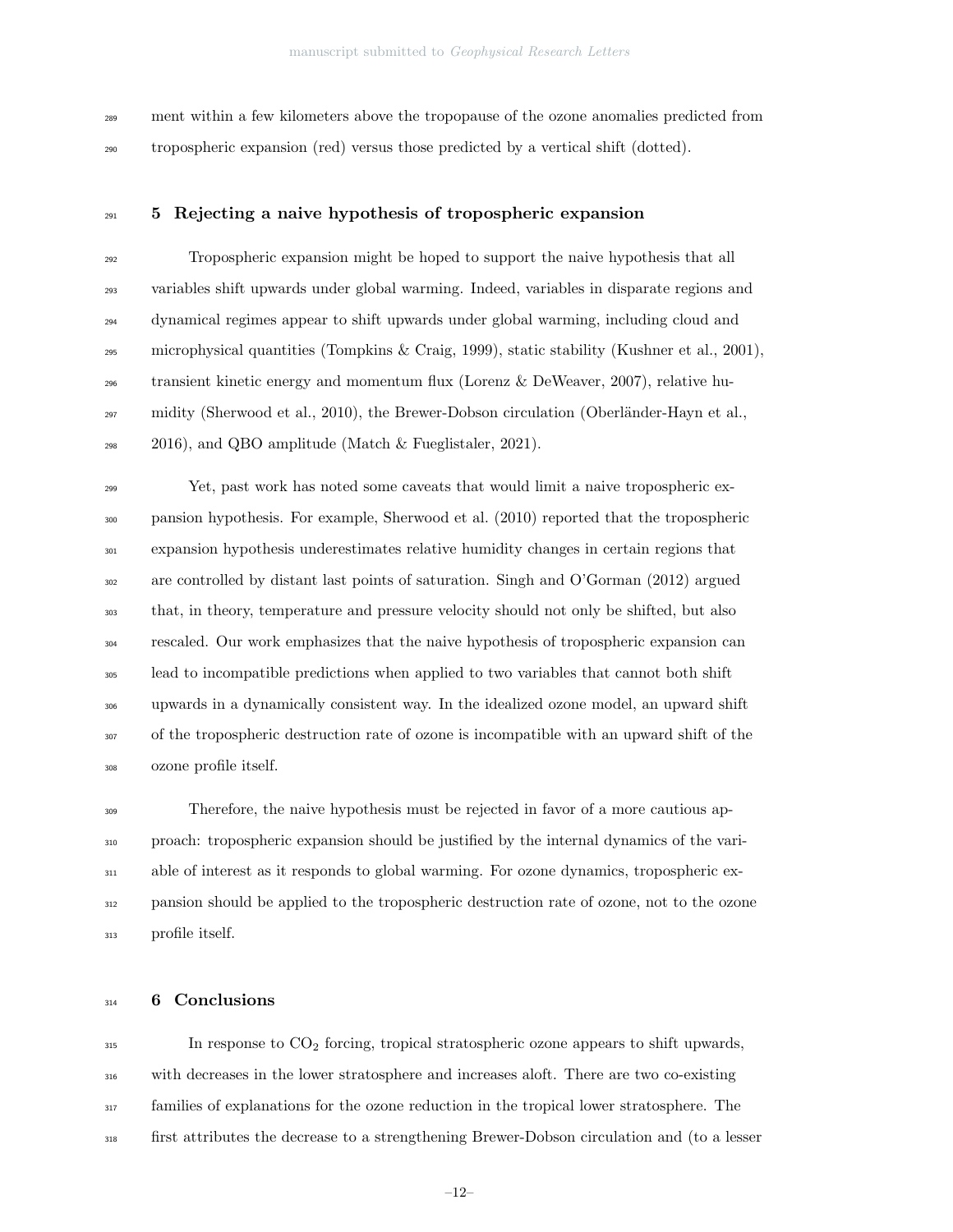degree) reverse self-healing. The second attributes the vertical shift itself to tropospheric expansion.

 Drawing on some elements from these two families but revising others, we argue that the tropical lower stratospheric decrease in ozone arises in roughly equal parts from the strengthening Brewer-Dobson circulation and expansion of the tropospheric destruc-<sup>324</sup> tion of ozone. Tropospheric expansion does not directly shift the ozone profile upwards, but rather shifts the tropospheric destruction of ozone upwards. This expanded tropo- spheric destruction "takes a bite" out of the stratospheric ozone profile, the low ozone anomalies from which are advected upwards by the background upwelling until the anoma- lies are damped by photochemistry. The increases in ozone aloft result from stratospheric cooling, so their resemblance to a vertical shift is coincidental. Although stratospheric cooling and tropospheric expansion both depend on  $CO<sub>2</sub>$  concentration, tropospheric ex- pansion is mediated by climate sensitivity through the surface warming, whereas strato- $_{332}$  spheric cooling comes from the local radiative effects of  $CO<sub>2</sub>$ .

#### 7 Data Availability Statement

 O2 absorption coefficients taken from Ackerman (1971), as accessed from http:// satellite.mpic.de/spectral atlas/cross sections/Oxygen/O2 Ackerman(1971) 298K 116.3-243.9nm(int-c).txt. O3 absorption coefficients taken from Demore et al. (1997), as accessed from http://satellite.mpic.de/spectral atlas/cross sections/ Ozone/O3 JPL-2002(2002) 273K 175-363nm(rec).txt. Solar actinic flux developed by Coddington et al. (2015), as accessed from https://www.ncei.noaa.gov/products/climate -data-records/solar-spectral-irradiance. CMIP6 data is accessible from https:// esgf-node.llnl.gov/search/cmip6/.

#### Acknowledgments

 A.M. acknowledges productive discussions with Stephan Fueglistaler. This mate- rial is based upon work supported by the National Science Foundation under Award No. 2120717 and OAC-2004572. For the CMIP6 model output, we acknowledge the World <sup>346</sup> Climate Research Programme, the climate modeling groups, and the Earth System Grid  $Federation (ESGF)$ , as supported by multiple funding agencies.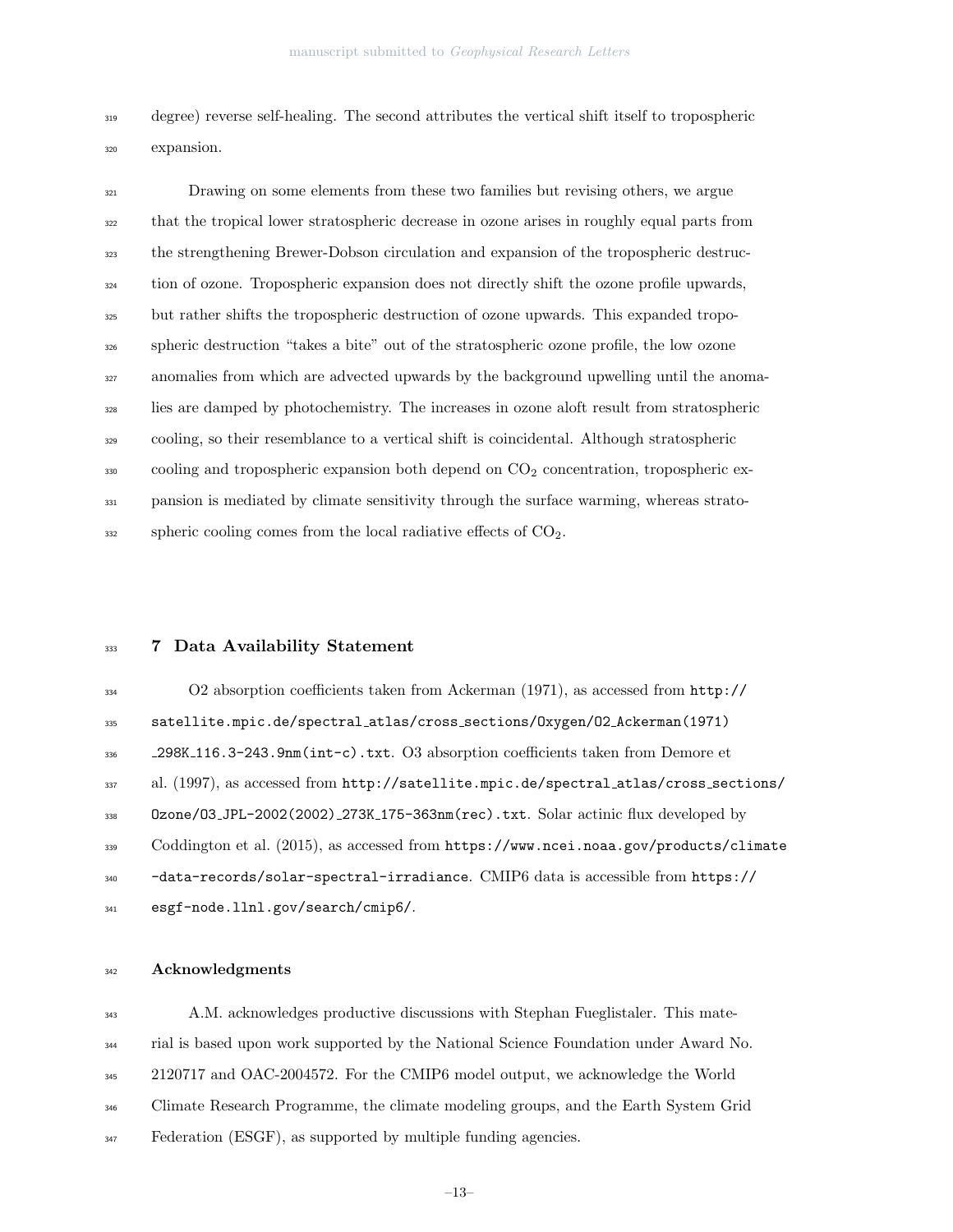

Figure 1. Effect on ozone number densities of CO<sub>2</sub> quadrupling. (A-C) Ozone number densities in CMIP6 models: abrupt-4xCO2 (final 100 years) minus piControl. (D) Tropical average (30S-30N) of panels A-C, and change in ozone number densities from shifting the piControl ozone profile up by 2 km (dotted). (E) Tropical ozone anomalies in an idealized two-column model of ozone photochemistry, destruction and transport (described in the Methods), where anomalies result from a uniform cooling of 10 K (blue), a uniform increase in tropical upwelling by 0.1 mm s<sup>-1</sup> (green), an upward shift of the troposphere by 2 km (red), all of the above (black solid), the linear sum of each individual perturbation (black dashed), and the upward shift of the control ozone profile by 2 km (black dotted).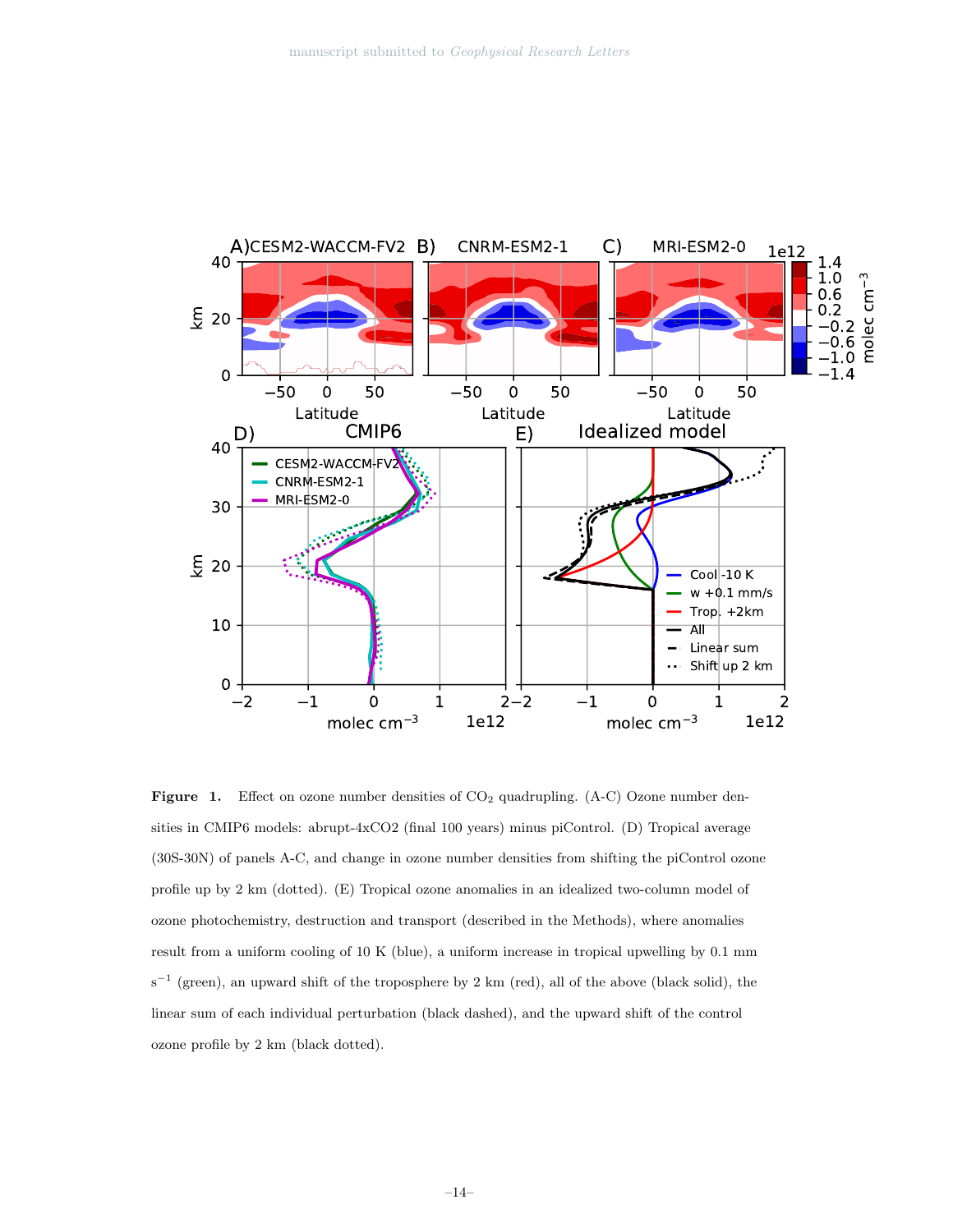

Figure 2. Effect on ozone number densities of stratospheric cooling. (A-D) Ozone number densities in piClim-4xCO2 minus piControl.(E) Tropical average (30S-30N) of panels A-D, and change in ozone number densities from shifting the piControl ozone profile up by 2 km (dotted). (F) Ozone anomalies in the idealized model in response to a uniform cooling of 10 K (blue) compared to upward shift of the control ozone profile by 2 km (black dotted).

#### <sup>348</sup> References

| 349 | Ackerman, M. (1971). Ultraviolet Solar Radiation Related to Mesospheric Processes. |
|-----|------------------------------------------------------------------------------------|
| 350 | Retrieved from https://link.springer.com/chapter/10.1007/<br>$.149-159.$           |
| 351 | 978-94-010-3114-1{\_}11 doi: 10.1007/978-94-010-3114-1_11                          |
| 352 | Brassuer, G., & Solomon, S. (2005). Aeronomy of the Middle Atmosphere: Chem-       |
| 353 | istry and Physics of the Stratosphere and Mesosphere (Third ed.). Dordrecht,       |
| 354 | Netherlands: Springer.                                                             |
|     |                                                                                    |

<sup>355</sup> Chapman, S. (1930). A theory of upper atmospheric ozone. Royal Meteorologi-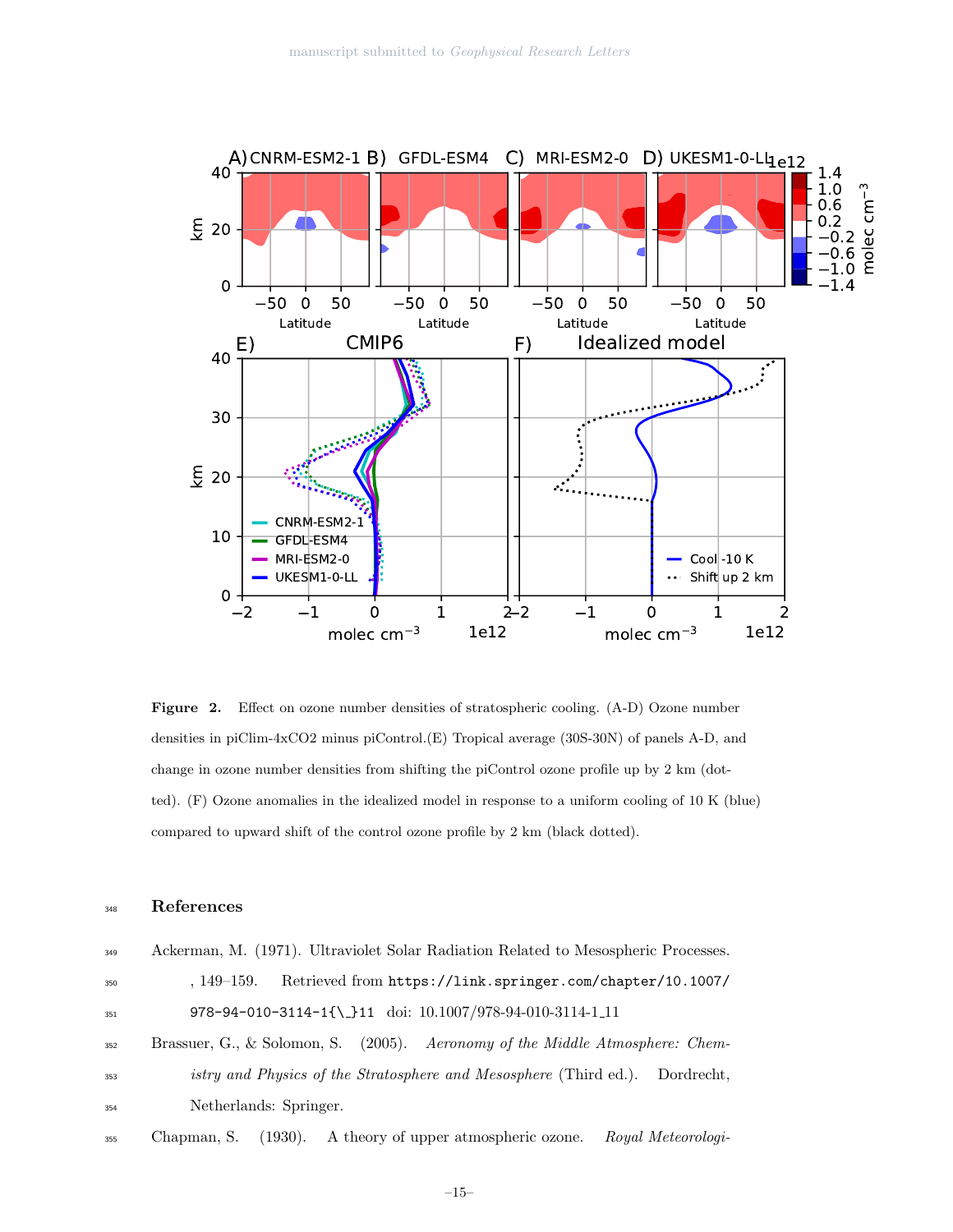

Figure 3. Effect on ozone number densities of surface warming. (A-C) Ozone number densities in amip-p4K minus amip. (D) Tropical average (30S-30N) of panels A-C (solid) and change in ozone number density from shifting the amip ozone profile up by 2 km (dotted). (E) Ozone anomalies in the idealized model in response to strengthening of the Brewer-Dobson circulation by 0.1 mm s<sup>−</sup><sup>1</sup> (green), tropospheric expansion by 2 km (red), both (orange), their linear sum (dashed orange), and an upward shift of the control ozone profile by 2 km (black dotted).

# $1356$  cal Society, III(26), 103-125. Retrieved from https://www.rmets.org/sites/ <sup>357</sup> default/files/chapman-memoirs.pdf <sup>358</sup> Chiodo, G., Polvani, L. M., Marsh, D. R., Stenke, A., Ball, W., Rozanov, E., . . . <sup>359</sup> Tsigaridis, K. (2018, may). The Response of the Ozone Layer to Quadru-<sup>360</sup> pled CO2 Concentrations. *Journal of Climate*,  $31(10)$ , 3893–3907. Re-<sup>361</sup> trieved from https://journals.ametsoc.org/view/journals/clim/31/ <sup>362</sup> 10/jcli-d-17-0492.1.xml doi: 10.1175/JCLI-D-17-0492.1

–16–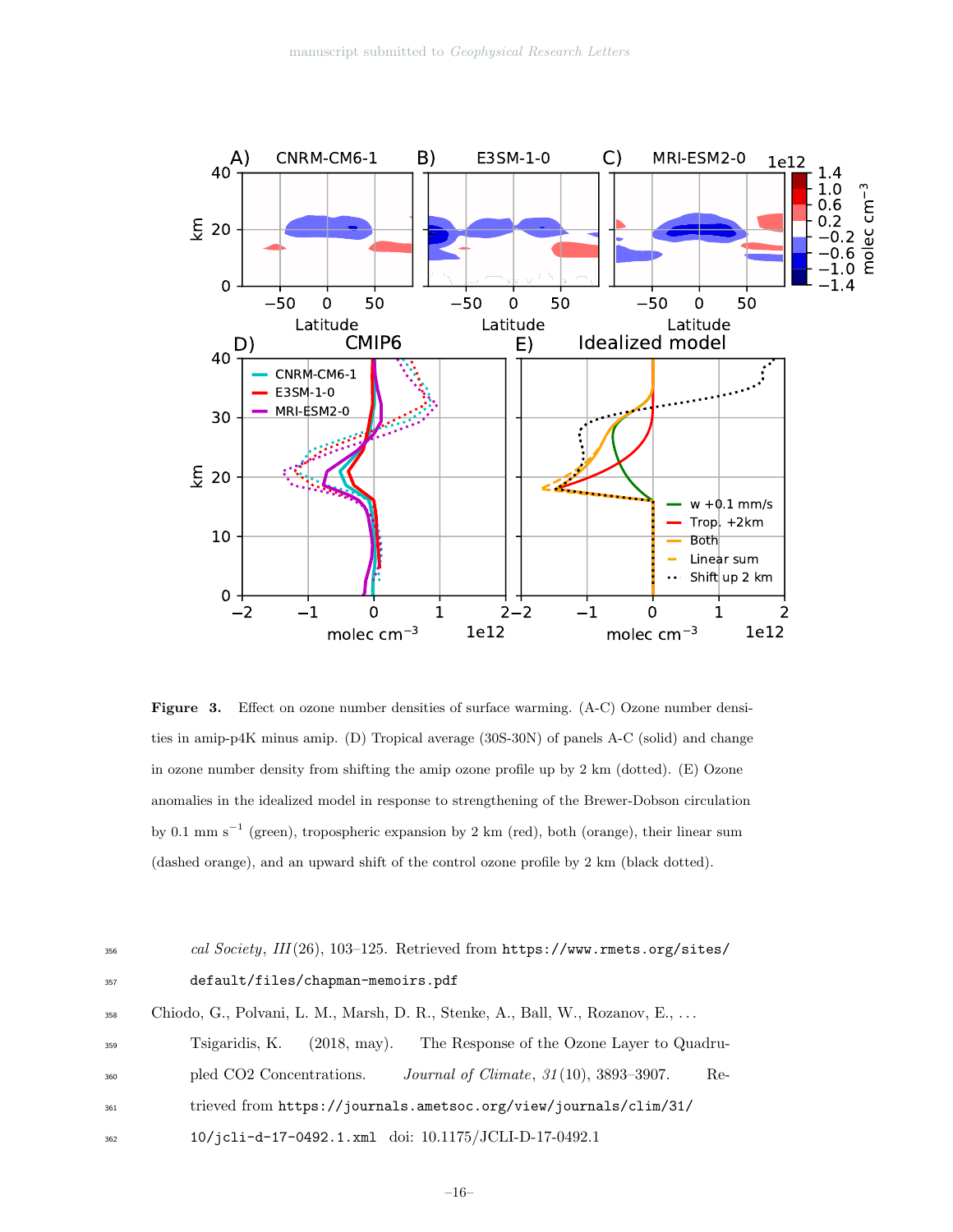

Figure 4. Cartoon illustrating the impact of expansion of tropospheric destruction of ozone. (A) Tropospheric expansion "takes a bite" out of the stratosphere by converting stratospheric air to tropospheric air. (B) The "bite" is advected upwards in the tropics by the background Brewer-Dobson circulation until photochemical equilibrium is gradually re-established.

| 363 | Coddington, O., Lean, J., Lindholm, D., Pilewskie, P., & Snow, M. (2015). NOAA            |
|-----|-------------------------------------------------------------------------------------------|
| 364 | Climate Data Record (CDR) of Solar Spectral Irradiance (SSI), Version 2.1                 |
| 365 | [dataset]. NOAA CDR Program. doi: doi:10.7289/V53776SW                                    |
| 366 | $(1971, \text{ oct}).$<br>Ozone production rates in an oxygen-hydrogen-<br>Crutzen, P. J. |
| 367 | Journal of Geophysical Research, 76(30), 7311-<br>nitrogen oxide atmosphere.              |
| 368 | 7327.<br>Retrieved from https://onlinelibrary.wiley.com/doi/full/                         |
| 369 | 10.1029/JC076i030p07311https://onlinelibrary.wiley.com/doi/abs/                           |
| 370 | 10.1029/JC076i030p07311https://agupubs.onlinelibrary.wiley.com/                           |
| 371 | doi/10.1029/JC076i030p07311 doi: 10.1029/JC076I030P07311                                  |
| 372 | Demore, W. B., Howard, C. J., Sander, S. P., Ravishankara, A. R., Golden, D. M.,          |
| 373 | Kolb, C. E.,  Kurylo, M. J. (1997).<br>Chemical Kinetics and Photochem-                   |
| 374 | ical Data for Use in Stratospheric Modeling Evaluation Number 12 NASA                     |
| 375 | Panel for Data Evaluation (Tech. Rep.).<br>Pasadena, CA: Jet Propulsion                   |
| 376 | Retrieved from https://jpldataeval.jpl.nasa.gov/pdf/<br>Laboratory.                       |
| 377 | Atmos97{\_}Anotated.pdf                                                                   |
| 378 | (1968).<br>The photochemistry of stratospheric ozone.<br>Dutsch, H. U.<br>Royal           |
| 379 | Retrieved from https://<br>Meteorological Society, $94(402)$ , 483-497.                   |
| 380 | rmets.onlinelibrary.wiley.com/doi/pdf/10.1002/qj.49709440205                              |
| 381 | Eyring, V., Bony, S., Meehl, G. A., Senior, C. A., Stevens, B., Stouffer, R. J., &        |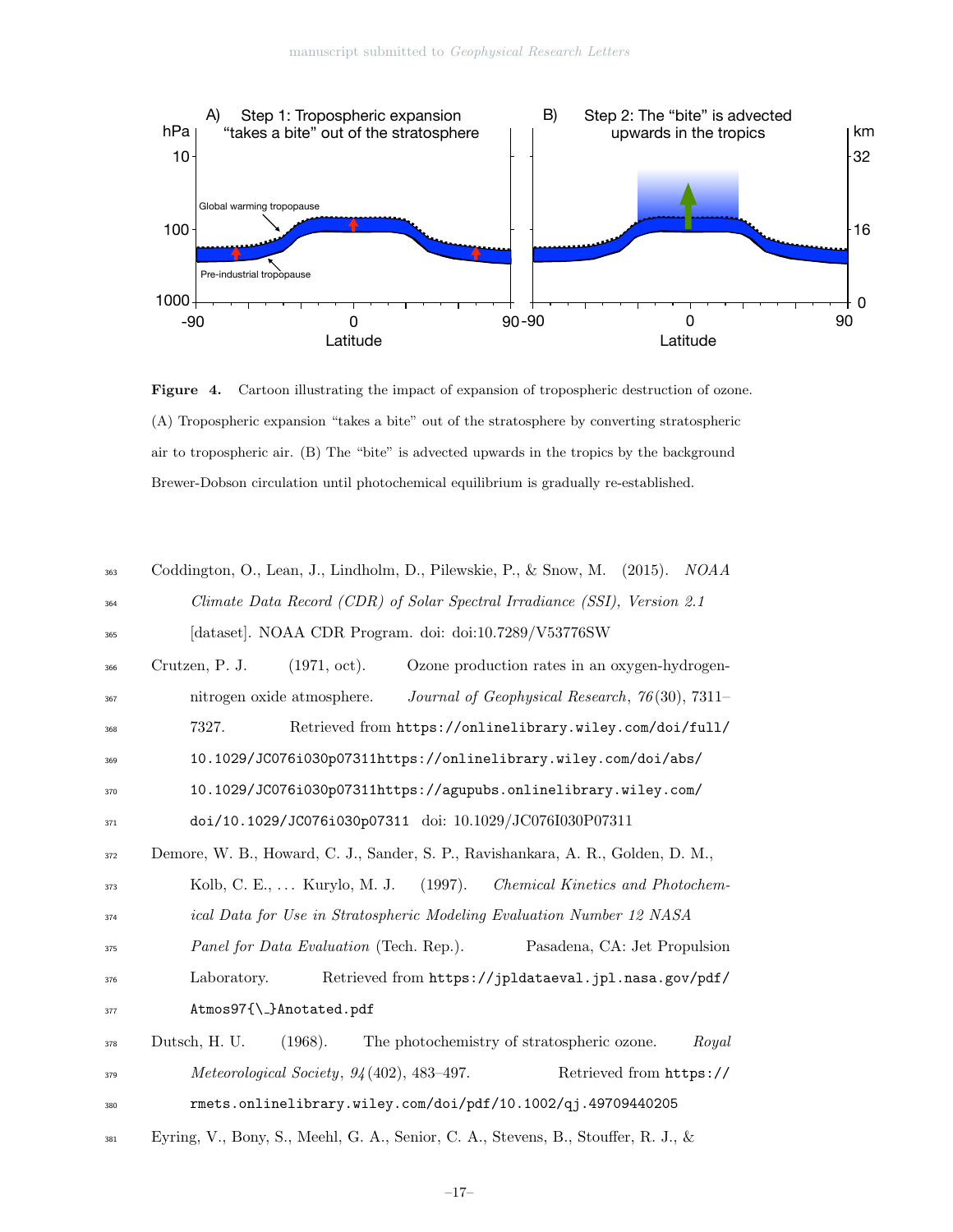| 382 | (2016, may). Overview of the Coupled Model Intercomparison<br>Taylor, K. E.                    |
|-----|------------------------------------------------------------------------------------------------|
| 383 | Project Phase 6 (CMIP6) experimental design and organization.<br>Geoscientific                 |
| 384 | <i>Model Development</i> , $9(5)$ , 1937–1958. doi: 10.5194/GMD-9-1937-2016                    |
| 385 | Folkins, I., Bernath, P., Boone, C., Lesins, G., Livesey, N., Thompson, A. M.,                 |
| 386 | Witte, J. C.<br>$(2006, \text{aug}).$<br>Seasonal cycles of O3, CO, and convective out-        |
| 387 | Geophysical Research Letters, 33(16).<br>flow at the tropical tropopause.<br>$Re-$             |
| 388 | trieved from https://onlinelibrary.wiley.com/doi/full/10.1029/                                 |
| 389 | 2006GL026602https://onlinelibrary.wiley.com/doi/abs/10.1029/                                   |
| 390 | 2006GL026602https://agupubs.onlinelibrary.wiley.com/doi/10.1029/                               |
| 391 | 2006GL026602 doi: 10.1029/2006GL026602                                                         |
| 392 | Fomichev, V. I., Jonsson, A. I., de Grandpré, J., Beagley, S. R., McLandress, C.,              |
| 393 | Semeniuk, K., & Shepherd, T. G. $(2007, \text{apr})$ .<br>Response of the Middle At-           |
| 394 | mosphere to CO2 Doubling: Results from the Canadian Middle Atmosphere                          |
| 395 | <i>Journal of Climate, <math>20(7)</math>, 1121-1144.</i><br>Retrieved from https://<br>Model. |
| 396 | journals.ametsoc.org/view/journals/clim/20/7/jcli4030.1.xml<br>doi:                            |
| 397 | 10.1175/JCLI4030.1                                                                             |
| 398 | Forster, P. M. F., & Tourpali, K. (2001, jun). Effect of tropopause height changes on          |
| 399 | the calculation of ozone trends and their radiative forcing. Journal of Geophys-               |
| 400 | ical Research: Atmospheres, 106(D11), 12241-12251. Retrieved from https://                     |
| 401 | onlinelibrary.wiley.com/doi/full/10.1029/2000JD900813https://                                  |
| 402 | onlinelibrary.wiley.com/doi/abs/10.1029/2000JD900813https://                                   |
| 403 | doi:<br>agupubs.onlinelibrary.wiley.com/doi/10.1029/2000JD900813                               |
| 404 | 10.1029/2000JD900813                                                                           |
| 405 | Groves, K. S., Mattingly, S. R., & Tuck, A. F.<br>(1978).<br>Increased atmospheric car-        |
| 406 | bon dioxide and stratospheric ozone.<br><i>Nature 1978 273:5665, 273</i> (5665), 711-          |
| 407 | Retrieved from https://www.nature.com/articles/273711a0<br>$\dot{\omega}$ : 10<br>715.         |
| 408 | .1038/273711a0                                                                                 |
| 409 | (1980).<br>Influence of stratospheric cool-<br>Isaksen, I. S., Hesstvedt, E., & Stordal, F.    |
| 410 | ing from CO2 on the ozone layer.<br>Nature 1980 283:5743, 283(5743), 189-191.                  |
| 411 | Retrieved from https://www.nature.com/articles/283189a0<br>doi: $10.1038/$                     |
| 412 | 283189a0                                                                                       |
| 413 | (1999).<br>Introduction to Atmospheric Chemistry.<br>Princeton Univer-<br>Jacob, D.            |
| 414 | sity Press. Retrieved from http://acmg.seas.harvard.edu/people/faculty/                        |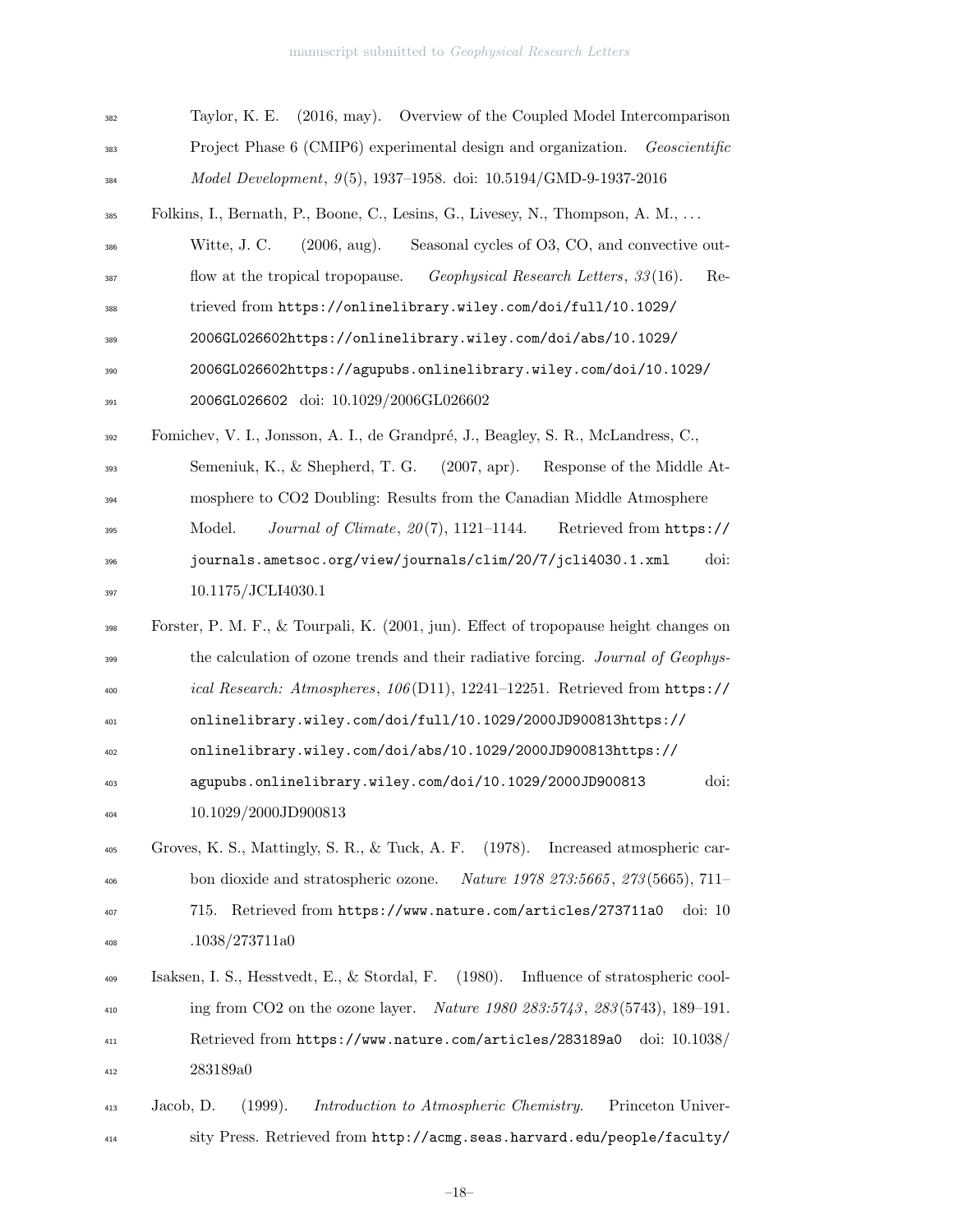| 415 | djj/book/ |
|-----|-----------|
|-----|-----------|

| 416 | Jonsson, A. I., de Grandpré, J., Fomichev, V. I., McConnell, J. C., & Beagley, S. R.            |
|-----|-------------------------------------------------------------------------------------------------|
| 417 | Doubled CO2 -induced cooling in the middle atmosphere: Photo-<br>(2004, dec).                   |
| 418 | chemical analysis of the ozone radiative feedback.<br>Journal of Geophysical Re-                |
| 419 | search, $109(D24)$ , D24103. Retrieved from http://doi.wiley.com/10.1029/                       |
| 420 | 2004JD005093 doi: 10.1029/2004JD005093                                                          |
| 421 | Kushner, P. J., Held, I. M., & Delworth, T. L. (2001). Southern Hemisphere Atmo-                |
| 422 | spheric Circulation Response to Global Warming. Journal of Climate, 14.                         |
| 423 | Lorenz, D. J., & DeWeaver, E. T. (2007, may). Tropopause height and zonal wind                  |
| 424 | response to global warming in the IPCC scenario integrations. Journal of Geo-                   |
| 425 | physical Research Atmospheres, $112(10)$ . doi: $10.1029/2006JD008087$                          |
| 426 | Large Internal Variability Dominates<br>Match, A., & Fueglistaler, S.<br>(2021, dec).           |
| 427 | over Global Warming Signal in Observed Lower Stratospheric QBO Ampli-                           |
| 428 | <i>Journal of Climate</i> , $34(24)$ , $9823-9836$ .<br>Retrieved from https://<br>tude.        |
| 429 | journals.ametsoc.org/view/journals/clim/34/24/JCLI-D-21-0270.1.xml                              |
| 430 | doi: 10.1175/JCLI-D-21-0270.1                                                                   |
| 431 | Neu, J. L., $\&$ Plumb, R. A.<br>$(1999, \text{aug}).$<br>Age of air in a "leaky pipe" model of |
| 432 | Journal of Geophysical Research, 104 (D16), 19243.<br>stratospheric transport.                  |
| 433 | Retrieved from http://doi.wiley.com/10.1029/1999JD900251<br>doi:                                |
| 434 | 10.1029/1999JD900251                                                                            |
| 435 | Oberländer-Hayn, S., Gerber, E. P., Abalichin, J., Akiyoshi, H., Kerschbaumer,                  |
| 436 | A., Kubin, A.,  Oman, L. D.<br>(2016).<br>Is the Brewer-Dobson circula-                         |
| 437 | Geophysical Research Letters, $n/a$<br>tion increasing, or moving upward?                       |
| 438 | Retrieved from http://doi.wiley.com/10.1002/2015GL067545<br>doi:<br>$n/a$ .                     |
| 439 | 10.1002/2015GL067545                                                                            |
| 440 | Petropavlovskikh, I., Godin-Beekmann, S., Hubert, D., Damadeo, R., Hassler, B., &               |
| 441 | SPARC/I03C/GAW Report on Long-Term Ozone Trends<br>Sofieva, V.<br>(2019).                       |
| 442 | SPARC/I03C/GAW.<br>and Uncertainties in the Stratosphere (Tech. Rep.).                          |
| 443 | Retrieved from https://www.sparc-climate.org/publications/sparc                                 |
| 444 | -reports/sparc-report-no-9/                                                                     |
| 445 | Pincus, R., Forster, P. M., & Stevens, B. (2016, sep). The Radiative Forcing Model              |
| 446 | Intercomparison Project (RFMIP): Experimental protocol for CMIP6. Geosci-                       |
| 447 | entific Model Development, $9(9)$ , 3447-3460. doi: 10.5194/GMD-9-3447-2016                     |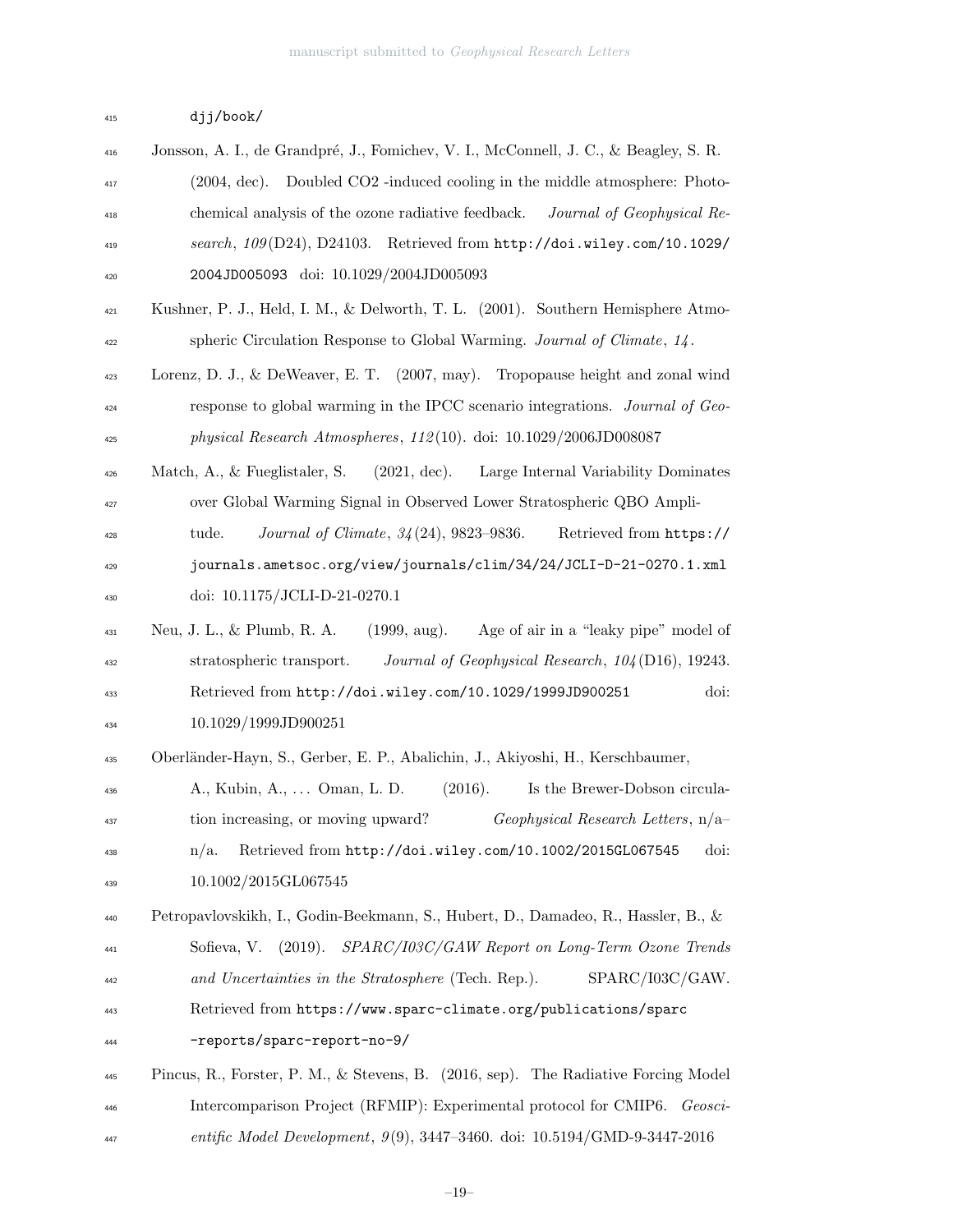| 448 | Plumb, R. A.<br>$(1996, \text{ feb}).$<br>A "tropical pipe" model of stratospheric trans-      |
|-----|------------------------------------------------------------------------------------------------|
| 449 | Journal of Geophysical Research, 101(D2), 3957.<br>Retrieved from<br>port.                     |
| 450 | http://doi.wiley.com/10.1029/95JD03002 doi: 10.1029/95JD03002                                  |
| 451 | Plummer, D. A., Scinocca, J. F., Shepherd, T. G., Reader, M. C., & Jonsson, A. I.              |
| 452 | Quantifying the contributions to stratospheric ozone changes from<br>(2010).                   |
| 453 | ozone depleting substances and greenhouse gases.<br>Atmos. Chem. Phys. 10,                     |
| 454 | 8803-8820. Retrieved from www.atmos-chem-phys.net/10/8803/2010/<br>doi:                        |
| 455 | $10.5194/acp-10-8803-2010$                                                                     |
| 456 | Rosenfield, J. E., & Schoeberl, M. R.<br>(2005, nov).<br>Recovery of the tropical lower        |
| 457 | $Geophysical$ Research Letters, 32(21), 1-3.<br>stratospheric ozone layer.<br>Re-              |
| 458 | trieved from https://onlinelibrary.wiley.com/doi/full/10.1029/                                 |
| 459 | 2005GL023626https://onlinelibrary.wiley.com/doi/abs/10.1029/                                   |
| 460 | 2005GL023626https://agupubs.onlinelibrary.wiley.com/doi/10.1029/                               |
| 461 | 2005GL023626 doi: 10.1029/2005GL023626                                                         |
| 462 | Shepherd, T. G.<br>Dynamics, stratospheric ozone, and climate change.<br>$(2008, \text{jan}).$ |
| 463 | $Atmosphere-Ocean, 46(1), 117-138.$ Retrieved from http://www.tandfonline                      |
| 464 | .com/doi/abs/10.3137/ao.460106 doi: 10.3137/ao.460106                                          |
| 465 | Sherwood, S. C., Ingram, W., Tsushima, Y., Satoh, M., Roberts, M., Vidale, P. L.,              |
| 466 | $(2010, \text{may}).$<br>& O'Gorman, P. A.<br>Relative humidity changes in a warmer            |
| 467 | Journal of Geophysical Research: Atmospheres, 115(D9), 9104.<br>climate.                       |
| 468 | Retrieved from https://onlinelibrary.wiley.com/doi/full/10.1029/                               |
| 469 | 2009JD012585https://onlinelibrary.wiley.com/doi/abs/10.1029/                                   |
| 470 | 2009JD012585https://agupubs.onlinelibrary.wiley.com/doi/10.1029/                               |
| 471 | 2009JD012585 doi: 10.1029/2009JD012585                                                         |
| 472 | Sigmond, M., Siegmund, P. C., Manzini, E., & Kelder, H.<br>(2004).<br>A Simulation of          |
| 473 | the Separate Climate Effects of Middle-Atmospheric and Tropospheric CO2                        |
| 474 | Doubling. Journal of Climate, $17(12)$ , $2352-2367$ .                                         |
| 475 | Singh, M. S., & O'Gorman, P. A. $(2012, dec)$ . Upward shift of the atmospheric gen-           |
| 476 | eral circulation under global warming: Theory and simulations. Journal of Cli-                 |
| 477 | mate, $25(23)$ , 8259-8276.<br>Retrieved from https://journals.ametsoc.org/                    |
| 478 | view/journals/clim/25/23/jcli-d-11-00699.1.xml<br>doi: 10.1175/JCLI-D                          |
| 479 | $-11 - 00699.1$                                                                                |
|     |                                                                                                |

Stolarski, R. S., Waugh, D. W., Wang, L., Oman, L. D., Douglass, A. R., &